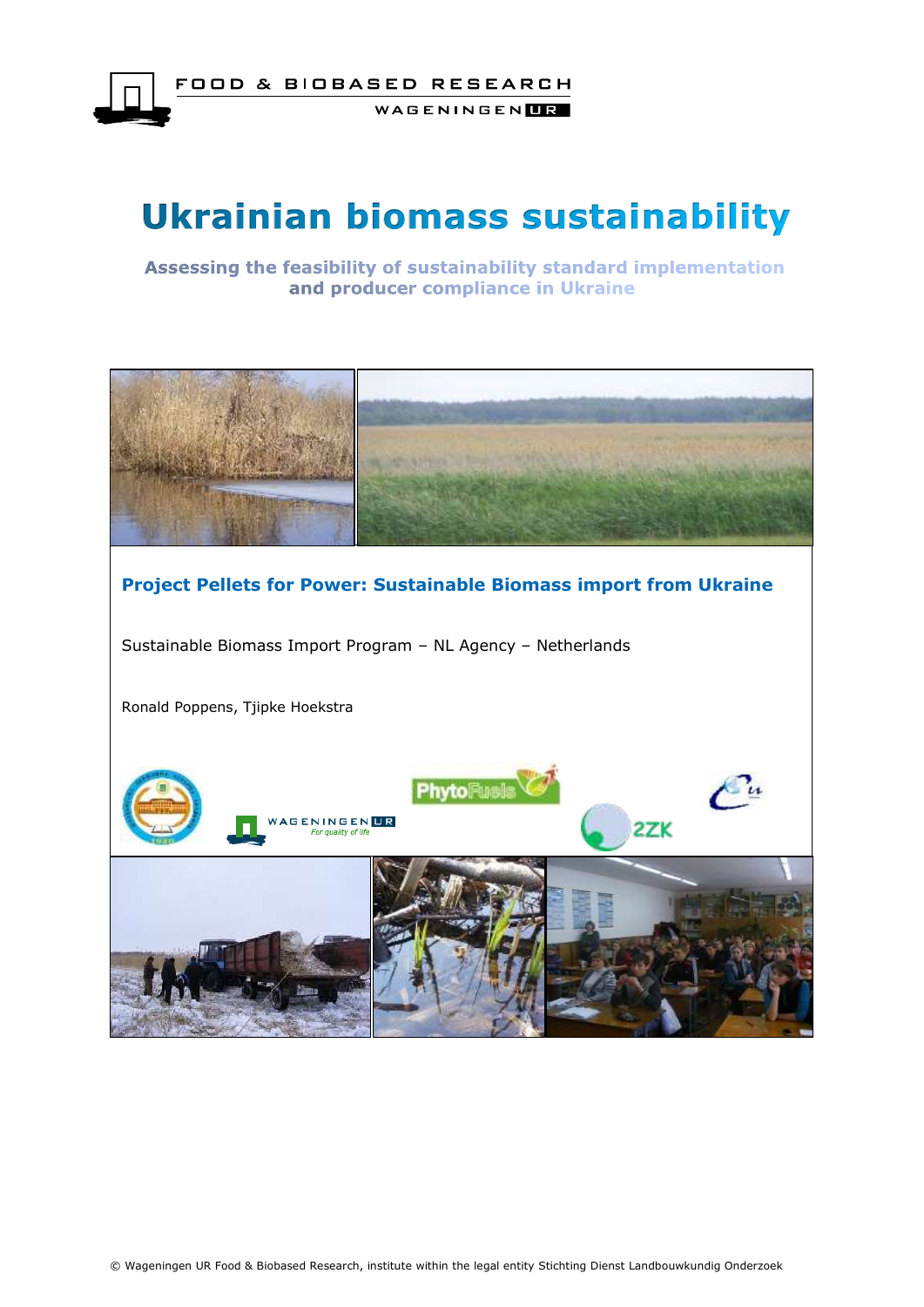

### **Colophon**

Project Pellets for Power: Sustainable Biomass import from Ukraine

Sustainable Biomass Import Program – NL Agency - Netherlands



Title: **Ukrainian biomass sustainability Assessing the feasibility of sustainability standard implementation and producer compliance in Ukraine** Authors: Ronald Poppens, Tjipke Hoekstra Date of publication: October 2013 Confidentiality: This project document is subordinate to regulations laid down in the contract. As long as the contract is not signed, this project plan is rightfully owned by Wageningen UR Food & Biobased Research, institute within the legal entity Stichting Dienst Landbouwkundig Onderzoek, and should be treated as confidential information. Wageningen UR Food & Biobased Research

P.O. Box 17 NL-6700 AA Wageningen Tel: +31 (0)317 480 084 E-Mail: [infro.fbr@wur.nl](mailto:infro.fbr@wur.nl) Internet: [www.wur.nl](http://www.wur.nl/)

© Wageningen UR Food & Biobased Research, institute within the legal entity Stichting Dienst Landbouwkundig Onderzoek

*All right reserved. No part of this publication may be reproduced, stored in a retrieval system of any nature, or transmitted, in any form or by any means, electronic, mechanical, photocopying, recording or otherwise, without the prior permission of the publisher. The publisher does not accept any liability for the inaccuracies in this report.*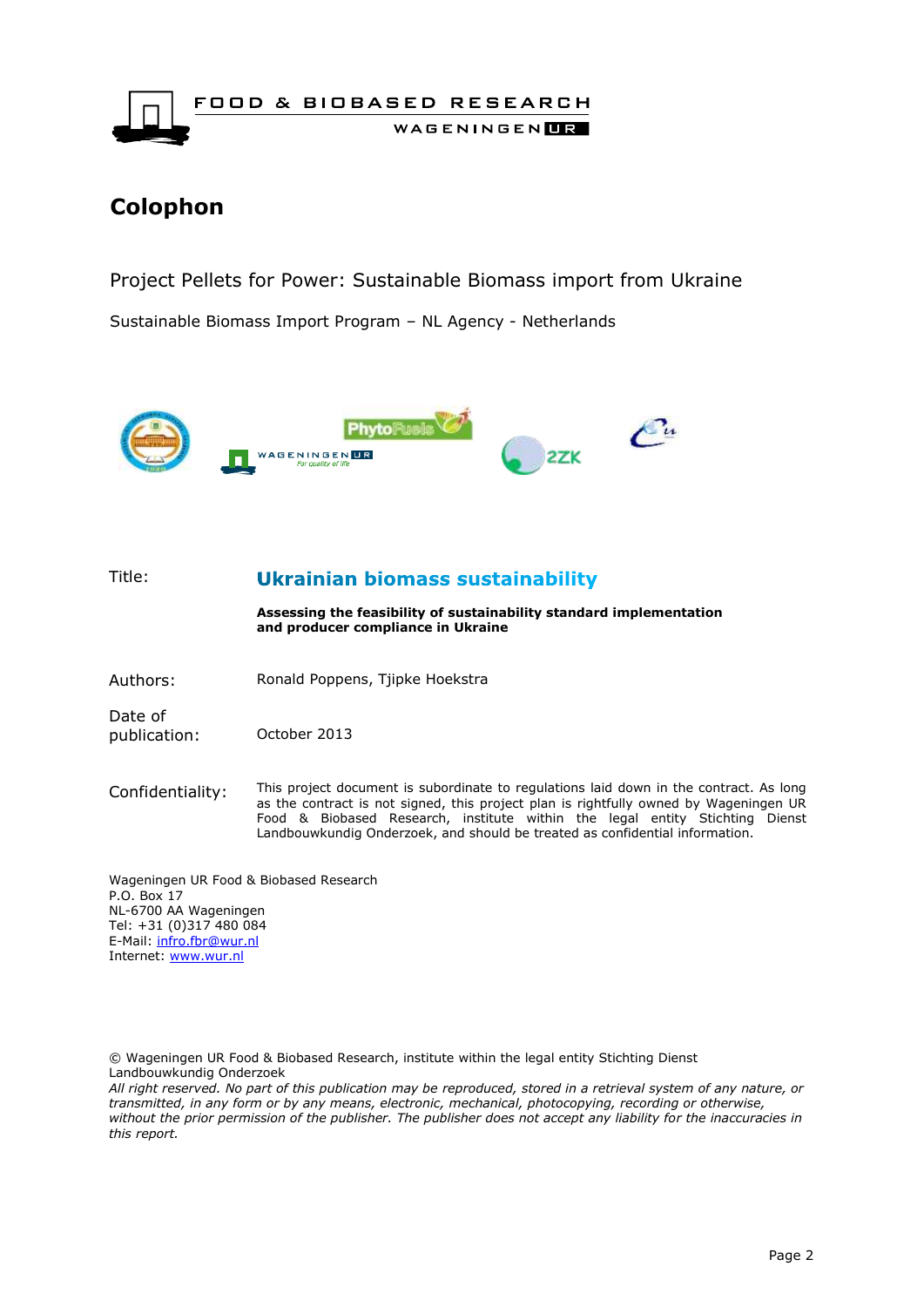

### <span id="page-2-0"></span>**Summary**

Biomass sustainability is determined by the impact of biomass operations on people, climate and the environment. Some impacts are easier to assess than others, with so called indirect effects being the greatest challenge, for they often occur far beyond the project boundary and which are not (yet) included in certification systems. The criteria by which to judge sustainability impacts are laid down in standards. The Dutch NTA 8080 standard is one of the most comprehensive sustainability standards for biomass available and is one of several officially accepted standards by the European Commission. Conformity with standard requirements is assessed in a process called certification. This process is carried out by independent Certification Bodies.

One of the objectives of the Pellets for Power project was to align biomass operations with the NTA 8080 standard. With no functional supply chains developed during the course of the project, a complete conformity assessment, covering all NTA 8080 provisions, was not possible. For the remaining provisions, the project has had to rely on assumptions based on fictional but realistic supply chains as planned by the project partners. Also, the emphasis was on the reed chain. With project partners successfully obtaining reed harvesting permits, reed became the most realistic resource for development in the short term and conformity of the proposed reed chain set-up was analysed against NTA 8080 certification system. Generally, the analysis results show that NTA 8080 certification for reed based pellets under our set-up should in principle be possible in Ukraine. First the legal issues were addressed. Project partner Phytofuels identified Ukrainian laws and legislations regarding the right to use Reed biomass in conformity with the NTA 8080 principles. This focused on analysis of reed legislation and permit procedures and on how to obtain licenses and for mobilizing community ownership for legal reed harvesting. This was essential for the stakeholder consultation process, which resulted in broad support within the community, making the project at the same time less vulnerable to corruption and helped to acquire the permits and agreements for reed harvesting.

The issue of minimal GHG (greenhouse gas) balance was analysed for the proposed production chain from harvest to utilisation in Ukraine or the Netherlands. It showed an improvement of more than 70% over the fossil fuel equivalent when used for electricity production in The Netherlands or for heat production in Ukraine.

Both in the RED (renewable energy directive) and in the NTA 8080 there are limits to the use of peat land. Reed lands in the project area can be found on both mineral soils and peat land. One of the main reasons to prohibit the use of peat lands both in the 2009/28/EC Renewable Energy Directive (Article 17.5) and the NTA 8080 (Article 5.2.2) is that exploitation of these areas will result in large CO<sub>2</sub> emissions when draining of the area takes place. Emissions will amount to such levels, that it becomes impossible to regain these losses by means of renewable energy production. The RED provides the exception where "evidence is provided that the cultivation and harvesting of that raw material does not involve drainage of previously undrained soil. It is fair to assume that this exception should be acceptable to NTA 8080 as well, but some addendum may be needed.

Competition with food and local biomass uses was also analysed and this is also related to the so called iLUC effect (indirect Land Use Change). Here it was argued that the reed has no or few alternative local uses and is often burned to provide access to water. It was concluded that a large part of reed can be used without effect on competing applications.

For switchgrass produced on previously unused or marginal land a similar conclusion could be drawn. The conclusion is that ILUC can be minimized by growing switchgrass when cultivated on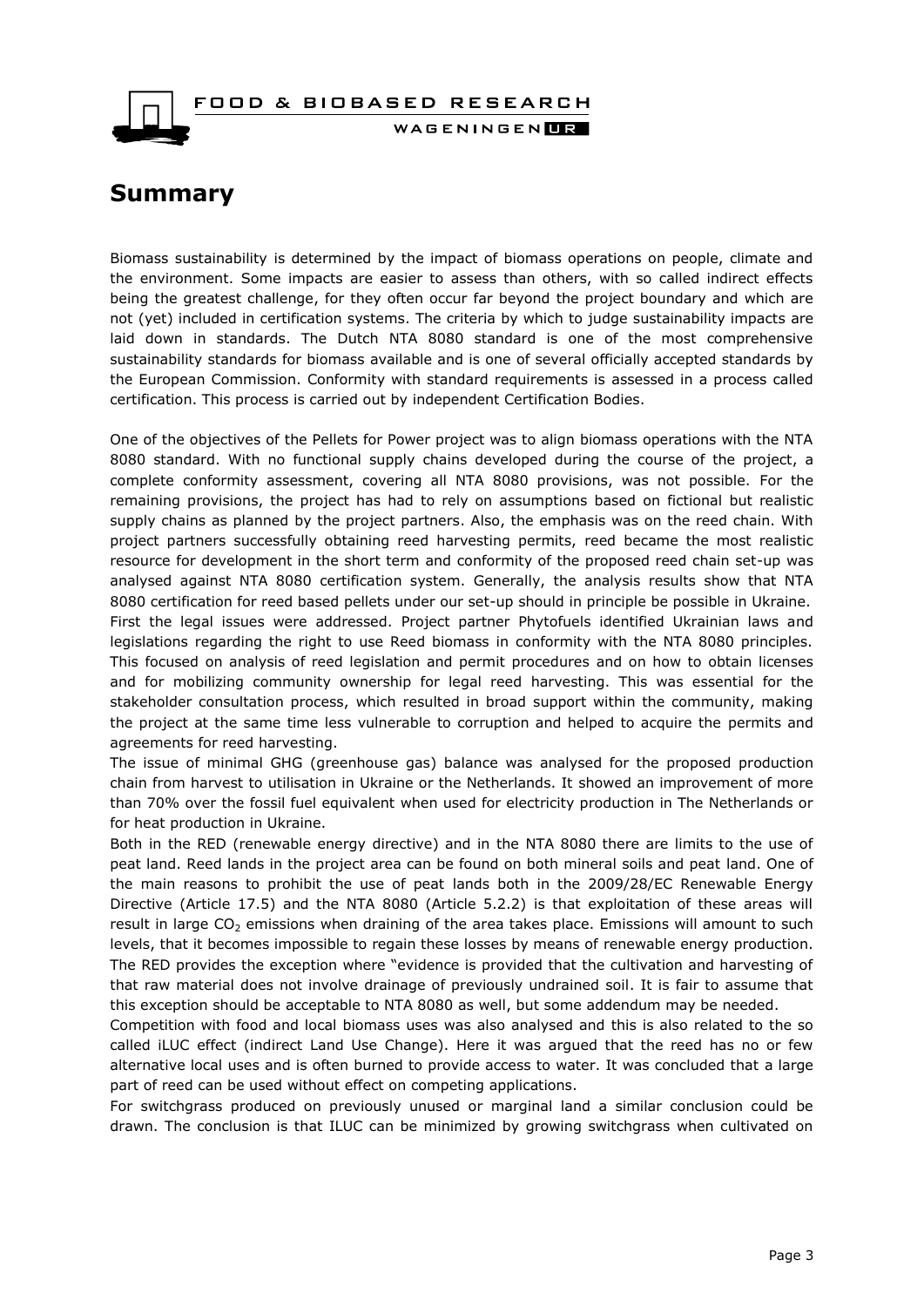

less productive or abandoned land, but this comes at an expense, in the form of higher cultivation costs and a less favourable – though still adequate – GHG balance.

Biodiversity and environmental integrity was assessed in depth for the proposed reed chains in the project area. A set of best practices for biodiversity in reed harvesting was developed, which include a recommendation to harvest only part of the area, and leave at least 25% of older reed and natural areas. Further, the site selection is important, taking care to avoid protected areas and wetlands to abide with Ukrainian law. The wetland should be maintained as much as possible in its natural state, and protected against fires. It was concluded that biodiversity can be maintained or even improved if best practices for reed management are implemented.

Regarding the provisions about the Environment, emphasis was placed on soil quality issues regarding the straw chain. Model simulations showed that when straw is removed for bioenergy, under current management practices, there is a risk of decline in soil organic matter which is explained by a relatively low productivity, low nutrient applications and little use of organic manure. Straw harvesting may therefore lead to incompliance with provision 5.5.1.2 of NTA 8080 and is thus not recommended under current management practices.

Overall NTA8080 certification seems possible. However, also some non-conformity risks were identified, regarding certain provisions for legislation and stakeholder consultations. These issues are strongly related to the difficult circumstances in Ukraine, with legislative ambiguity, poor law enforcement and particular power balances in communities. Therefore, the future for certified sustainable biomass produced in Ukraine depends on concerted action on multiple levels, between governments, legislators, law enforcers and biomass producers. But also standard developers and Certification Bodies can help improve the implementation of sustainability standards. Among other, this requires adjustments to used terminology and improved methods for verification for better practicality in the context of Ukraine.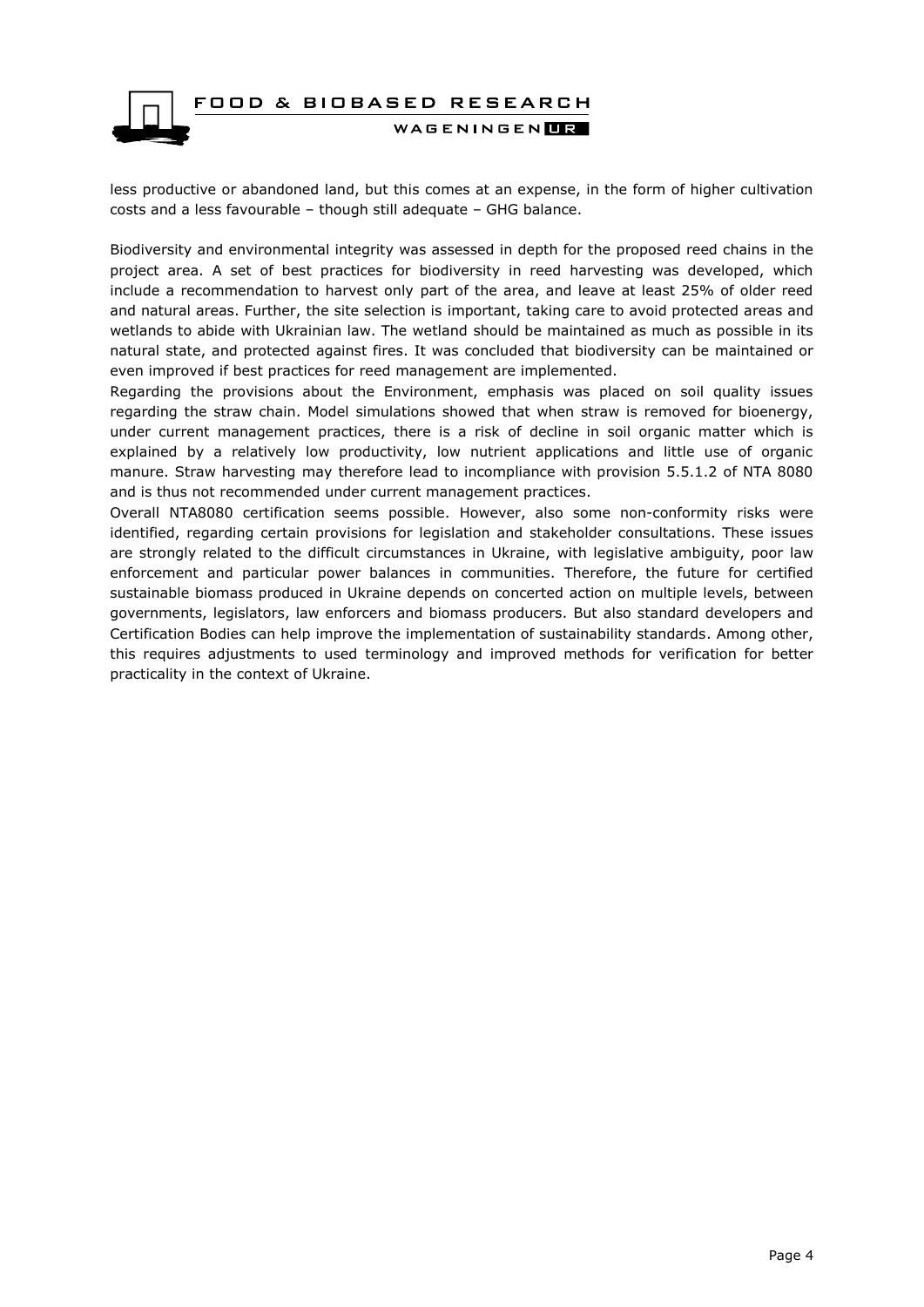WAGENINGENLE

# **Content**

| Summary |                                             |                                                                      | З                                         |
|---------|---------------------------------------------|----------------------------------------------------------------------|-------------------------------------------|
|         |                                             | <b>Introduction</b>                                                  | 6                                         |
|         | 1 Biomass sustainability                    |                                                                      |                                           |
|         | 1.1                                         | Measuring impact on people, climate and environment                  | $\overline{\mathbf{z}}$<br>$\overline{7}$ |
|         | 1.2                                         | NTA 8080 and 8081                                                    |                                           |
|         | 1.3                                         | Steps in the certification process                                   |                                           |
|         | 1.4                                         | NTA 8080 Sustainability requirements                                 | 10                                        |
|         | 1.5                                         | NTA 8080 provisions covered by the project                           |                                           |
|         | 2 Discussing Project NTA 8080 compliance    |                                                                      |                                           |
|         | 2.1                                         | Legislation                                                          | 12                                        |
|         |                                             | 2.1.1<br>Report summary                                              | 12                                        |
|         |                                             | 2.1.2<br>Selective choice of legislation                             | 12                                        |
|         |                                             | Sacrificing one provision for another<br>2.1.3                       | 13                                        |
|         | 2.2                                         | Stakeholder consultation                                             | 13                                        |
|         |                                             | 2.2.1<br>Report summary                                              | 13                                        |
|         |                                             | 2.2.2<br>Choice of stakeholders                                      | 14                                        |
|         |                                             | 2.2.3<br>Non-conformity risk regarding community gifts               | 14                                        |
|         |                                             | 2.2.4<br>Registration of stakeholders and complaints                 | 15                                        |
|         | 2.3                                         | Greenhouse gas balance                                               | 15                                        |
|         |                                             | 2.3.1<br>Report summary                                              | 15                                        |
|         |                                             | 2.3.2<br>Choice of methodology                                       | 15                                        |
|         |                                             | 2.3.3<br>Harvesting on peat lands                                    | 15                                        |
|         |                                             | 2.3.4<br>Biomass drying not included in the GHG calculations         | 16                                        |
|         |                                             | Avoidance of reed burning<br>2.3.5                                   | 16                                        |
|         | 2.4                                         | Competition with food and local biomass uses                         |                                           |
|         | 2.5                                         | Biodiversity                                                         |                                           |
|         | 2.6                                         | Environment                                                          |                                           |
|         |                                             | 2.6.1<br>Soil Organic Content modelling for straw harvesting         | 18                                        |
|         |                                             | 2.6.2<br>Other Environmental aspects concerning reed harvesting      | 18                                        |
|         | 2.7                                         | Prosperity                                                           | 19                                        |
| з       | <b>Experiences with NTA 8080 in Ukraine</b> |                                                                      |                                           |
|         | 3.1                                         | Introduction                                                         | 20                                        |
|         | 3.2                                         | Encountered obstacles for NTA 8080 implementation                    | 20                                        |
|         |                                             | 3.2.1<br>Legislation and enforcement                                 | 20                                        |
|         |                                             | Unreliable and insufficient data available for verification<br>3.2.2 | 21                                        |
|         |                                             | 3.2.3<br>No market for certified biomass                             | 21                                        |
|         | 3.3                                         | Recommendations for improved standard content and implementation     | 22                                        |
| 4       | <b>Conclusions and Recommendations</b>      |                                                                      |                                           |
|         | 4.1                                         | The future of sustainable biomass from Ukraine                       | 23                                        |
|         | 4.2                                         | Recommendations for improved sustainability of biomass in Ukraine    | 23                                        |
|         | <b>References</b>                           |                                                                      | 24                                        |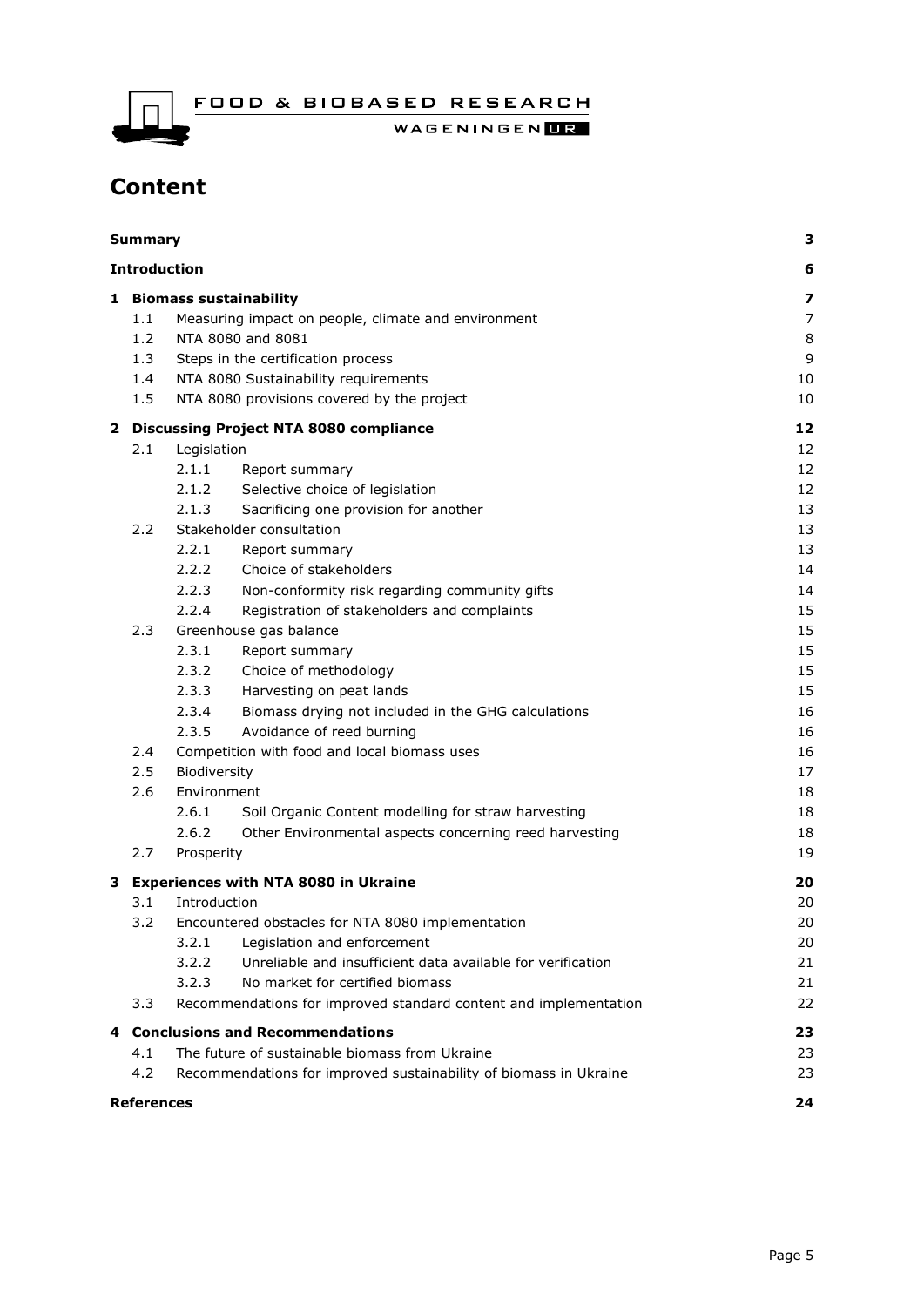

WAGENINGEN**HR** 

# <span id="page-5-0"></span>**Introduction**

This report was produced in the framework of the Pellets for Power project, funded by NL Agency under the Ministry of Economic Affairs in the Netherlands. This project was carried out between April 2010 and May 2013.

The project objective is the development of sustainable supply chains for biomass produced in Ukraine, based on three biomass sources; reed, switchgrass and straw. In order to guarantee sustainability, the biomass operations had to be tested for conformity with the Dutch NTA 8080 sustainability standard. For lack of functional supply chains during the course of the project, only part of the NTA 8080 provisions were addressed in the project conformity assessment. For the remainder of sustainability provisions, the project relied partially on assumptions based on reliable projections.

This report consists of three parts. In the first chapter the concept of sustainability is explained and a distinction is made between direct and indirect impacts of biomass operations. Also the NTA 8080 sustainability standard is discussed, as a tool for sustainability implementation, as well as the procedure for companies to become certified in accordance with this standard.

Chapter 2 analyzes project conformity with a number of sustainability requirements in the NTA 8080. Sections in this chapter each relate to one specific set of sustainability requirements. The information for this assessment is found in other project reports, to which references are provided in each section.

The third chapter addresses important obstacles for successful implementation of NTA 8080 in Ukraine. These obstacles are strongly related to the context of Ukraine, with legislative ambiguity and problems with law enforcement and power structures. Also some recommendations are provided for improvement, requiring concerted actions among stakeholders.

Finally, conclusions are provided as to the feasibility of sustainable biomass and biomass certification in Ukraine. Recommendations are given for national stakeholders involved in developing legislative and policy frameworks in which biomass actors operate. Also, standard owners, developers and Certification Bodies are encouraged to improve practicality of standards like NTA 8080 in the context of Ukraine.

The authors trust that this report will be of value for current and future biomass businesses, as well as for Certification Bodies, governments, legislators and others interested in sustainable biomass from Ukraine and perhaps elsewhere. This report as well as other results of the Pellets for Power project are found on<http://www.biomassandbioenergy.nl/ukrain/Intro.htm> and on the website of NL Agency.

The Pellets for Power project and its partners do not accept responsibility in case of any falsehoods or implications of information written in this document.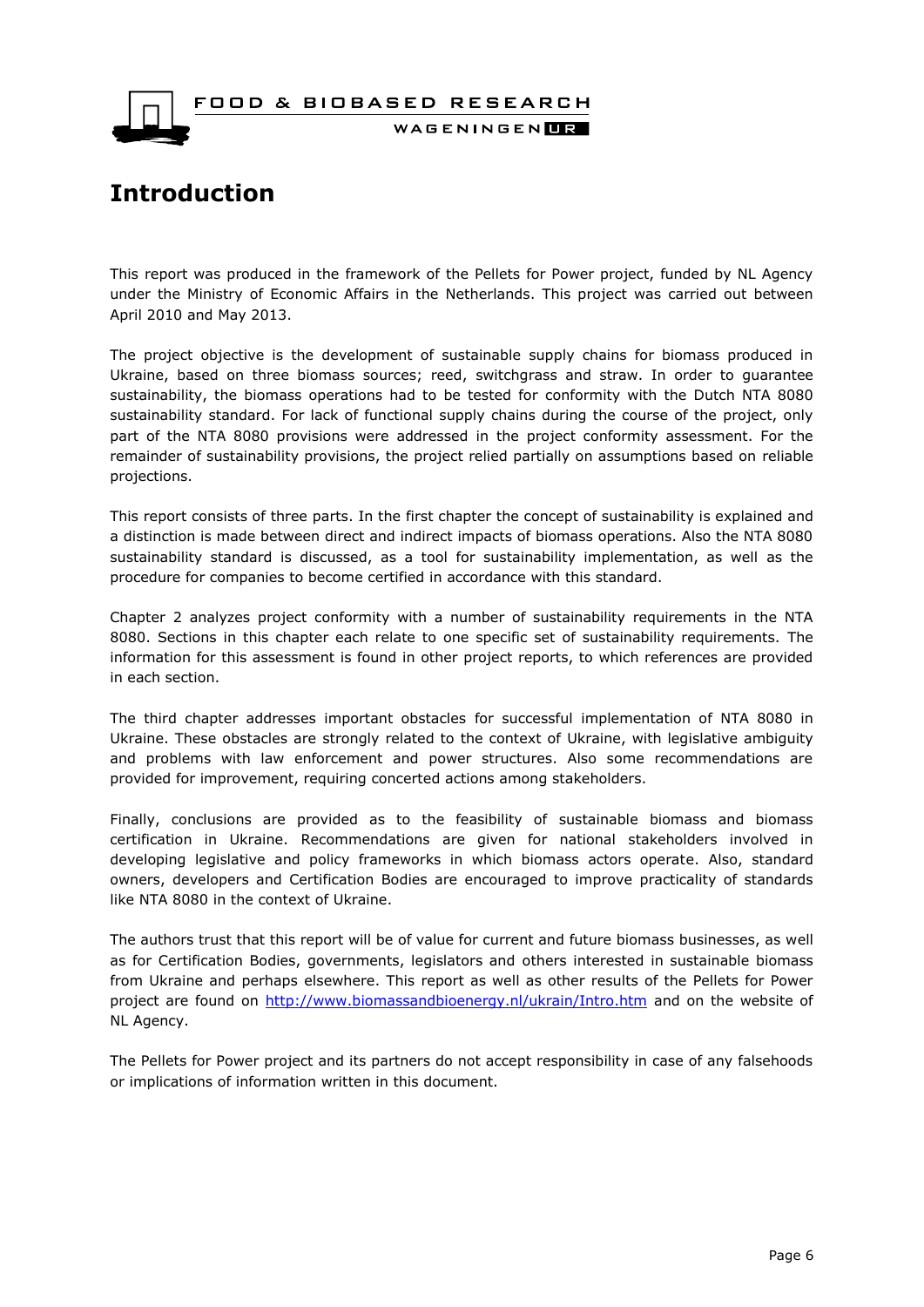FOOD & BIOBASED RESEARCH WAGENINGEN**HR** 

### <span id="page-6-0"></span>**1 Biomass sustainability**

#### <span id="page-6-1"></span>**1.1 Measuring impact on people, climate and environment**

In the production, processing and application of biomass, sustainability is assessed principally through its impact on people, environment and climate. This includes for example the impact of the use of fertilizer or herbicides in the production of biomass. Other effects relate to biodiversity and local communities where the biomass is produced or processed. Also greenhouse gas emissions are important. These are released by using fossil fuels in the supply chain, but also by burning harvest residue on the land. A potential positive impact is achieved when biomass replaces fossil fuels, in the production of heat and electricity for example.

#### *Direct effects*

A distinction is made between direct and indirect sustainability effects of biomass. Effects are considered *direct* if these can be related unambiguously with the production, processing and applications of biomass on a given location in the supply chain. Effects on soil quality, for example, can be measured directly through taking soil samples for analysis, before and after biomass cultivation. En through social research it can be measured to what extent the local population has benefitted from a given biomass project.

#### *Indirect effects*

Indirect effects are much more difficult to measure. These effects may occur if biomass is produced on agricultural land, resulting in food price increase and subsequent land conversions. When additional land is thus claimed for biomass production, on those sites additional *direct* effects will occur. Globalisation and international trade cause these indirect effects to occur often far beyond the influence of the biomass project or even beyond national boundaries. This is exactly why indirect effects are so difficult to assess.

#### *Sustainability standards and certification*

Sustainability is assessed through criteria established in official standards. Some standards have become mandatory with its criteria laid down in legislation. This is the case with the Renewable Energy Directive for example which is now incorporated in national legislation of EU countries. Other criteria and standards are voluntary. This is the case with NTA 8080 for example, that since September 2012 has been officially accepted by the European Commission. Companies and organizations throughout the E.U. now have the possibility of certifying biomass operations in accordance with NTA 8080 and other accepted standards.



 *Measuring carbon sequestration*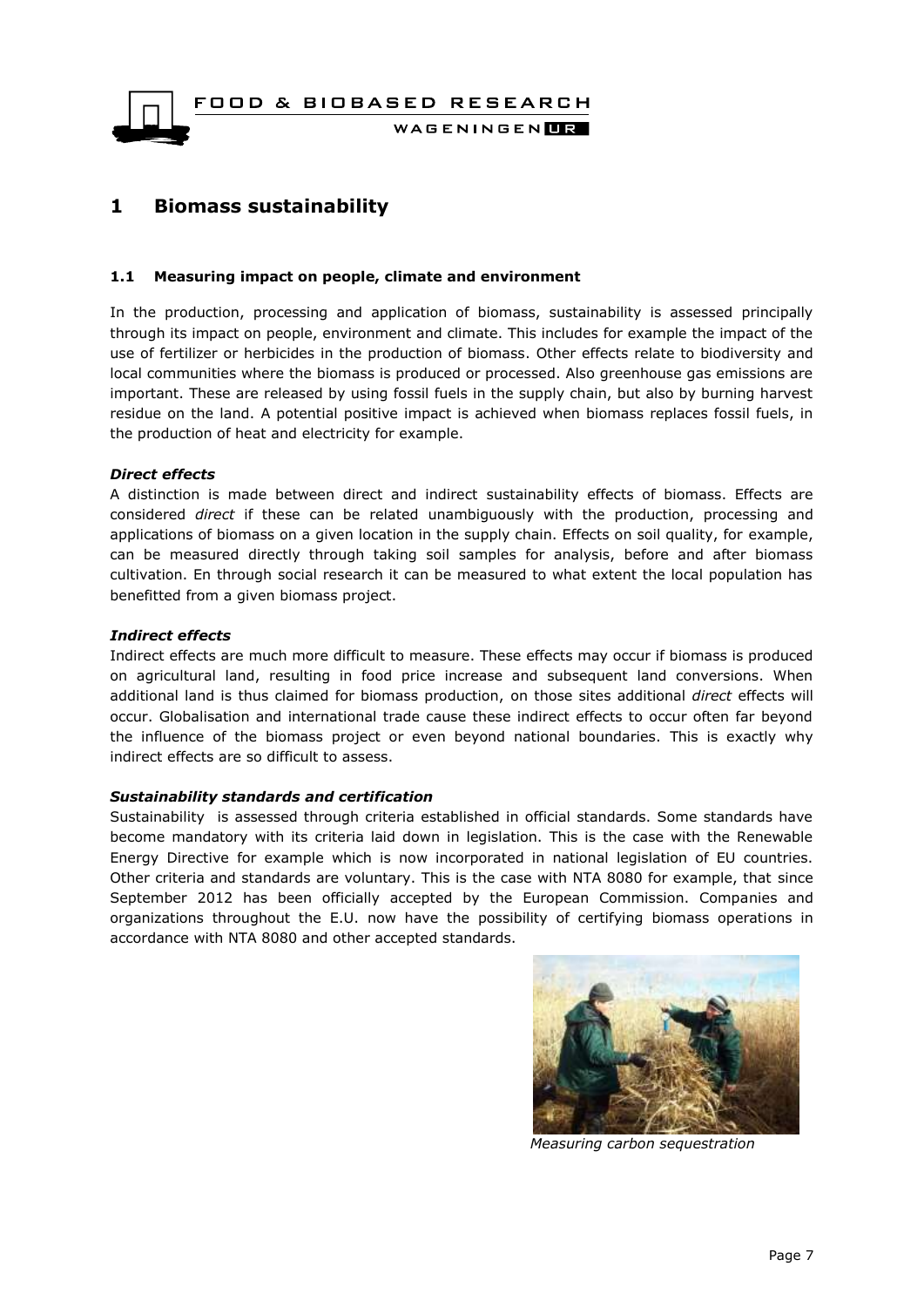

#### <span id="page-7-0"></span>**1.2 NTA 8080 and 8081**

The European Commission and the Netherlands have set ambitious targets for making their energy production more sustainable. Biomass is considered an important source of sustainable energy, albeit that large import volumes will be required that need to be matched with clear sustainability rules. On European level and in various European countries sustainability criteria have been developed. An example is the Testing Framework for Sustainable Biomass, also known as "Cramer Criteria" developed by the Dutch government. Separately the European Committee has developed the Renewable Energy Directive (Directive 2009/28/EC of the European Parliament and of the Council of 23 April 2009 on the promotion of the use of energy from renewable sources). This directive partly addresses the same issues and acts as a meta standard for standards to be developed per member state. It is included in European legislation.

The Cramer Criteria formed the basis for development of the Dutch NTA 8080 standard. This standard has been developed by a collective of organizations, united in the Committee of Experts. This Expert Committee is the panel where new developments of the standard are decided. Unlike the RED, sustainability criteria of the NTA 8080 not only apply to biofuels and bioliquids for transport (Article 17 of the RED), but also to solid biomass. In addition, the NTA 8080 includes requirements to the company regarding welfare and well-being. The RED requires the Commission to report to the European Parliament on a biennial basis on ILO conventions, the Cartagena Protocol and the Convention on International Trade in Endangered Species of Wild Fauna and Flora (CITES).

The NTA 8080 describes the minimum requirements that organizations need to comply with, in the production, conversion, trading, transport and/or use of biomass for energy purposes. The NTA 8080 is a voluntary standard, whereas the RED contains European agreements on levels of emission reductions and has been implemented in Dutch legislation, as of December 2010.

Also since December 2010, the NTA 8081 has been in effect. This tool helps to assess conformity with NTA 8080 requirements in a process called certification. It includes requirements for independent, third-party organizations that carry out the certification; the so called Certification Bodies. Certification is "the procedure by which an independent body gives written assurance that a product, process or service conforms to specified requirements" (source: website FSC). However, 100% - assurance is difficult to provide. That is why certificates often state that, based on the assessment, "the CB declares to have a justifiable confidence that the product will comply with NTA 8080 requirements".

Certification Bodies are accredited by their national accreditation body. The owner of the certification scheme is the Dutch Standardization Organization NEN. CB's must apply the NTA 8080 standard in accordance with requirements set by NEN in the NTA 8081.



*NTA 8080 promotion event in Kyiv, September 2012*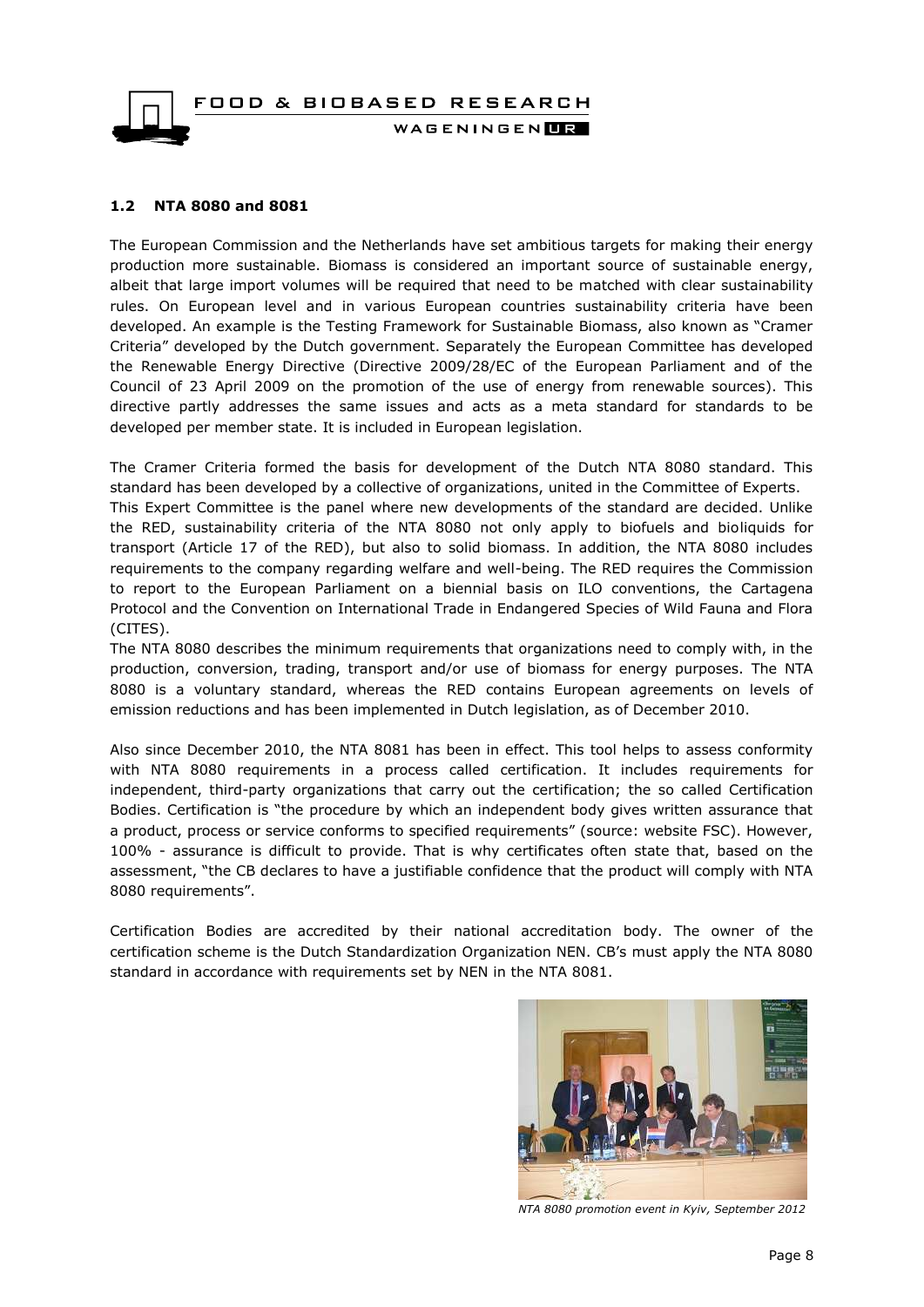#### WAGENINGEN**HR**

#### <span id="page-8-0"></span>**1.3 Steps in the certification process**

A successful certification process ends with a Certification Body granting a certificate to the applicant. Depending on the certification system, certificates may be issued for different scopes.

Different types of certificates are issued. Usually a distinction is made between certificates for resource managers and land owners one the one hand and certificates for companies in the chain of custody on the other hand. Companies in the chain of custody include traders, manufacturers and processors of biomass. Group certificates are available for groups of smallholders who, on an individual basis, cannot meet the financial and procedural obligations of a certification system.

A NTA 8080 certificate provides credibility to biomass based companies. With it, they can show they are committed to protect the environment and fight poverty and climate change. This may incentivise companies to work sustainably, even in the absence of national legislation. Investing in certification now, before it becomes mandatory, will ensure a company is ready for sustainable biomass production before his competitors are.

Roughly, the following steps apply for resource managers, landowners and companies towards certification of their biomass-based operations:

- The client contacts a Certification Body (CB) for basic information about requirements, costs and time needed.
- An agreement is signed between the client and a CB of choice, based on the information provided by the client to the CB
- The CB performs an audit, assessing to what extent current operations match certification requirements.
- In case of non-compliance, the client must first make adequate changes in operations and provide the CB with ample prove that corrections and corrective actions have been taken to solve the shortcoming. The CB will assess this prove by means of an administrative assessment or by a site visit.
- The CB draws up an audit report and in case all certification requirements are met grants a certificate.

A NTA-8080 certificate has a validity of 5 years. Yearly audits are performed by the CB to ensure long-term compliance with the NTA 8080 sustainability requirements.



*GHG emissions from reed burning*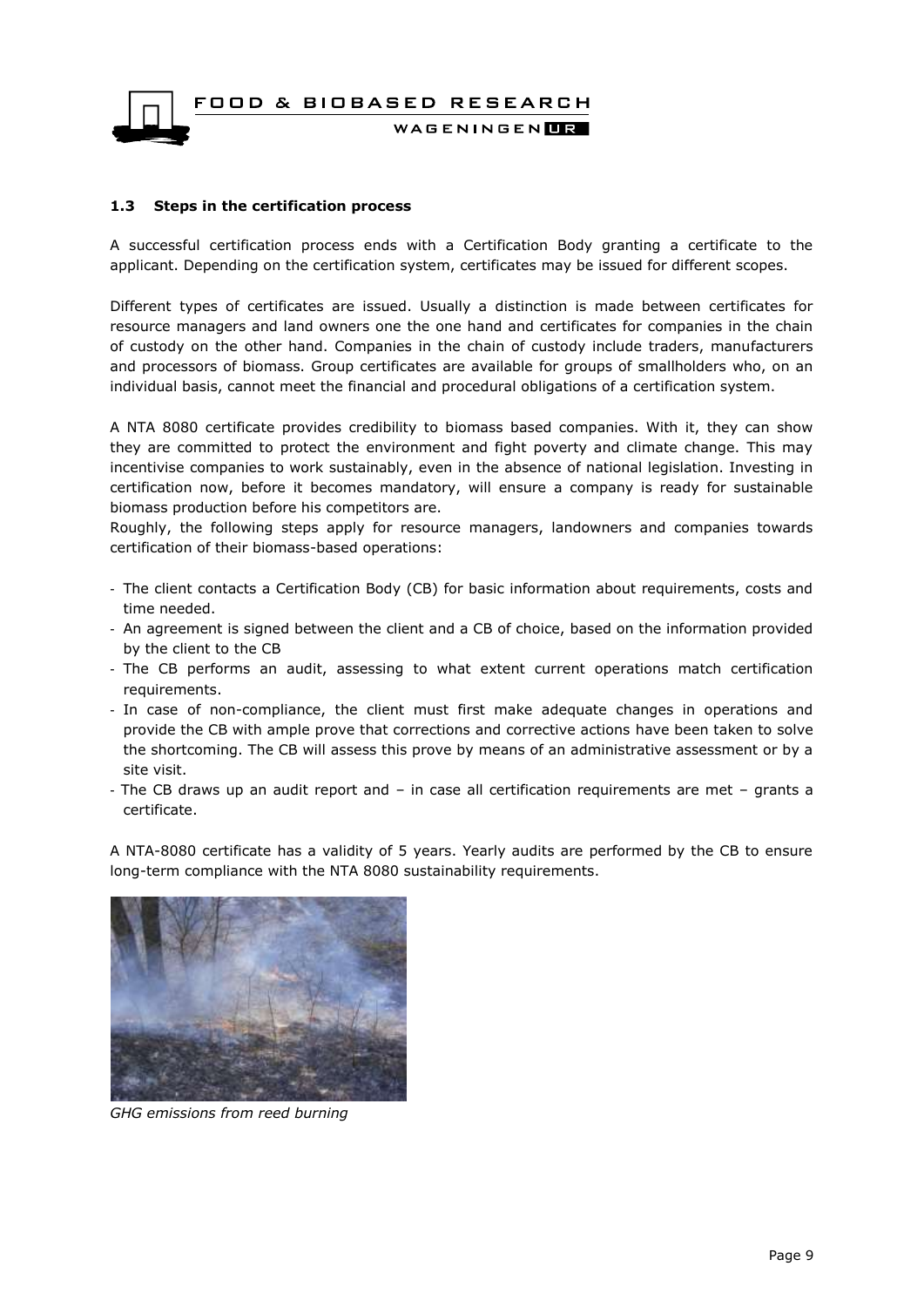WAGENINGENLIR

#### <span id="page-9-0"></span>**1.4 NTA 8080 Sustainability requirements**

In principle, organizations that seek NTA 8080 certification would need to comply with all sustainability requirements listed below. "Smallholders", i.e. small family based businesses, only need to comply with the provisions of 5.2.1 and 5.5.2, dealing with the greenhouse gas balance and the preservation and improvement of soil quality (under environment), respectively.

- General requirements
	- o Documentation
	- o Laws and regulations
	- o Stakeholder consultations
- Greenhouse gas emissions
	- o Greenhouse gas balance
	- o Important carbon stocks
- Competition with food and local applications
- Biodiversity
- Environment
	- o Soil
	- o Water
	- o Air
- Prosperity
- Social well-being

#### <span id="page-9-1"></span>**1.5 NTA 8080 provisions covered by the project**

In the Pellets for Power project it was not possible to assess project compliance for all provisions in the NTA 8080 standard. The lack of continuous commercial biomass operations by the project partners meant that much data required for NTA 8080 compliance assessment could not be gathered. This is especially true for the provisions grouped under Prosperity and Social wellbeing, with the exception being an analysis of job years created (chapter 11 in report by Sluis *et al*, 2013). *Table 1* provides an overview of NTA 8080 provisions covered by the project, a description of respective project activities and the reports where the activities and results are documented.



*Reedland in the project area*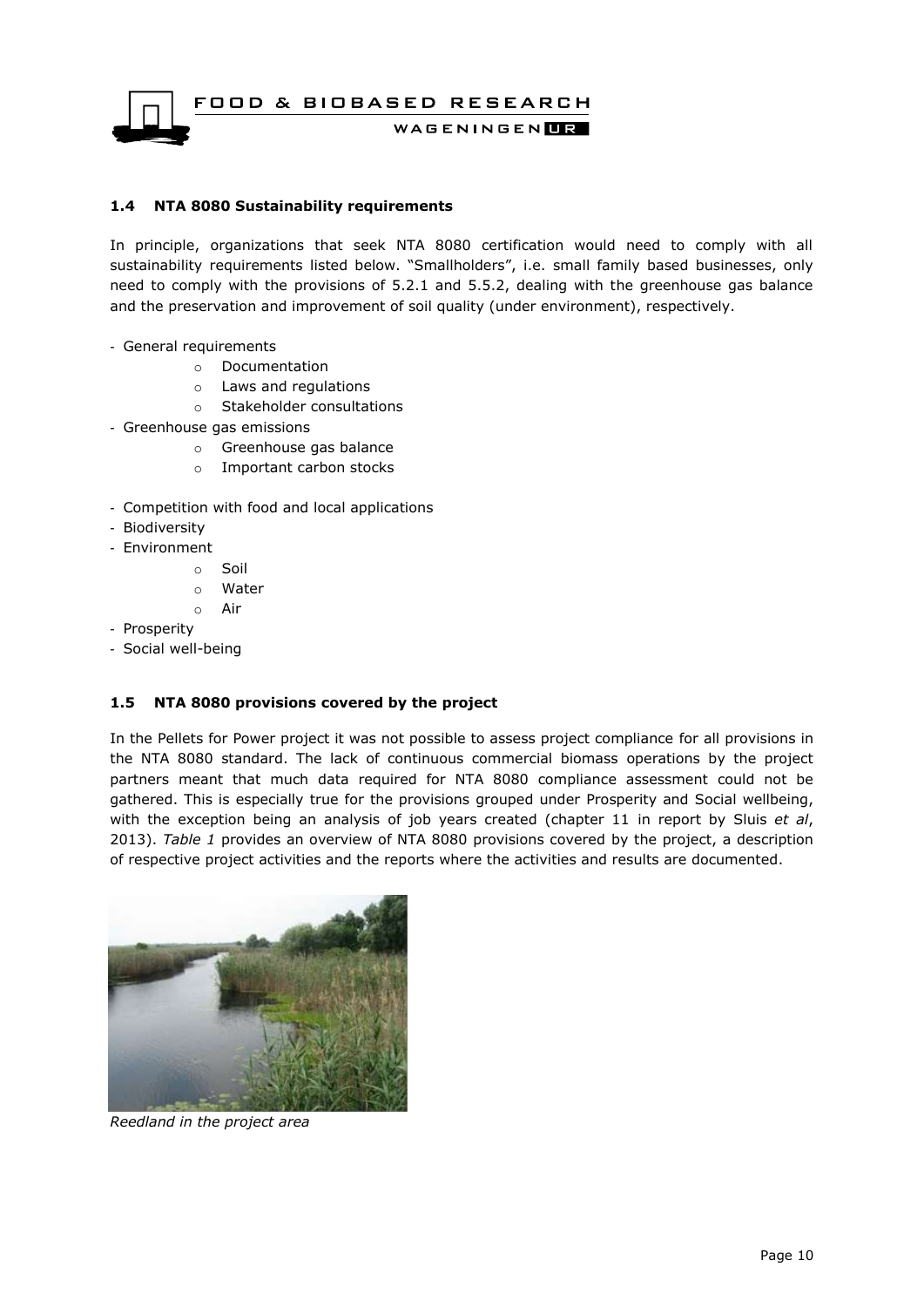

Provisions regarding the greenhouse gas balance are based on a fictional supply chain set up, which is extensively described in the project report by Poppens *et al*, 2013b. This analysis was performed for all three biomass chains. Most other provisions that were covered focus on the reed chain, given the relative importance of sustainability issues such as biodiversity and environmental impact. Also the legislation studies and stakeholder consultation activities focus on the reed chain, for they coincided with real-time harvesting permit procedures led by project partner Phytofuels. A soil impact study was performed for the straw chain, given the inherent risk of reducing soil organic content by removing straw from the land. Lastly, the job year analysis was performed for general biomass operations, not for any particular biomass chain.

| <b>Sustainability provisions</b>                                                                                   | <b>Project activities</b>                                                                                                                     | <b>Project reports</b>                                                                                                                                                                     |
|--------------------------------------------------------------------------------------------------------------------|-----------------------------------------------------------------------------------------------------------------------------------------------|--------------------------------------------------------------------------------------------------------------------------------------------------------------------------------------------|
| Legislation (5.1.2). Focus on<br>the reed chain.                                                                   | Analysis of reed legislation<br>and permit procedures;<br>obtaining licenses.                                                                 | Taking the Law to the People -<br>mobilizing community ownership for<br>legal reed harvesting in Ukraine.<br>(Poppens et al, 2013a)                                                        |
| Stakeholder consultations<br>(5.1.3). Focus on the reed<br>chain.                                                  | Engaging with local reed<br>communities and authorities<br>for permits and agreements<br>for reed harvesting.                                 | Taking the Law to the People -<br>mobilizing community ownership for<br>legal reed harvesting in Ukraine.<br>(Poppens et al, 2013a)                                                        |
| Greenhouse gas balance<br>(5.2.1). Focus on all three<br>biomass chains.                                           | Calculating GHG emissions<br>and savings throughout the<br>supply chain for different<br>chain configurations.                                | Herbaceous biomass supply chains -<br>assessing the GHG balance,<br>economics and ILUC effects of<br>Ukrainian biomass for domestic and<br>Dutch energy markets.<br>(Poppens et al, 2013b) |
| Competition with food and<br>local biomass uses (5.3).<br>Focus on ILUC with emphasis<br>on the switchgrass chain. | Integrated GHG, economics,<br>and ILUC analysis for<br>switchgrass cultivation on<br>highly productive and less<br>productive land.           | Herbaceous biomass supply chains -<br>assessing the GHG balance,<br>economics and ILUC effects of<br>Ukrainian biomass for domestic and<br>Dutch energy markets.<br>(Poppens et al, 2013b) |
| Biodiversity (5.4). Focus on<br>the reed chain.                                                                    | Literature studies,<br>assessment methodologies<br>and field studies.                                                                         | Reed harvesting from wetlands for<br>bioenergy - sustainability and<br>economic viability of reed harvesting<br>in Ukraine.<br>(Sluis et al, 2013)                                         |
| Environment (5.5). Focus on<br>the reed chain;                                                                     | Literature studies, field<br>studies.                                                                                                         | Reed harvesting from wetlands for<br>bioenergy - sustainability and<br>economic viability of reed harvesting<br>in Ukraine. (Sluis et al, 2013)                                            |
| Environment - Soil Quality<br>(5.5.1.2) Focus on the<br>switchgrass and straw chains.                              | Carbon stock calculations of<br>switchgrass land;<br>Soil Organic Content balance<br>for multiple management<br>and straw removal scenarios   | Herbaceous biomass supply chains -<br>assessing the GHG balance,<br>economics and ILUC effects of<br>Ukrainian biomass for domestic and<br>Dutch energy markets.<br>(Poppens et al, 2013b) |
| Prosperity (5.6). Focus on<br>biomass in general.                                                                  | Analysis of job years created<br>per Giga Watt-hour of<br>energy generated,<br>compared to fossil fuels and<br>other non-fossil alternatives. | Reed harvesting from wetlands for<br>bioenergy - sustainability and<br>economic viability of reed harvesting<br>in Ukraine.<br>(Sluis et al, 2013)                                         |

*Table 1*: *NTA 8080 sustainability provisions, related project activities and reports*.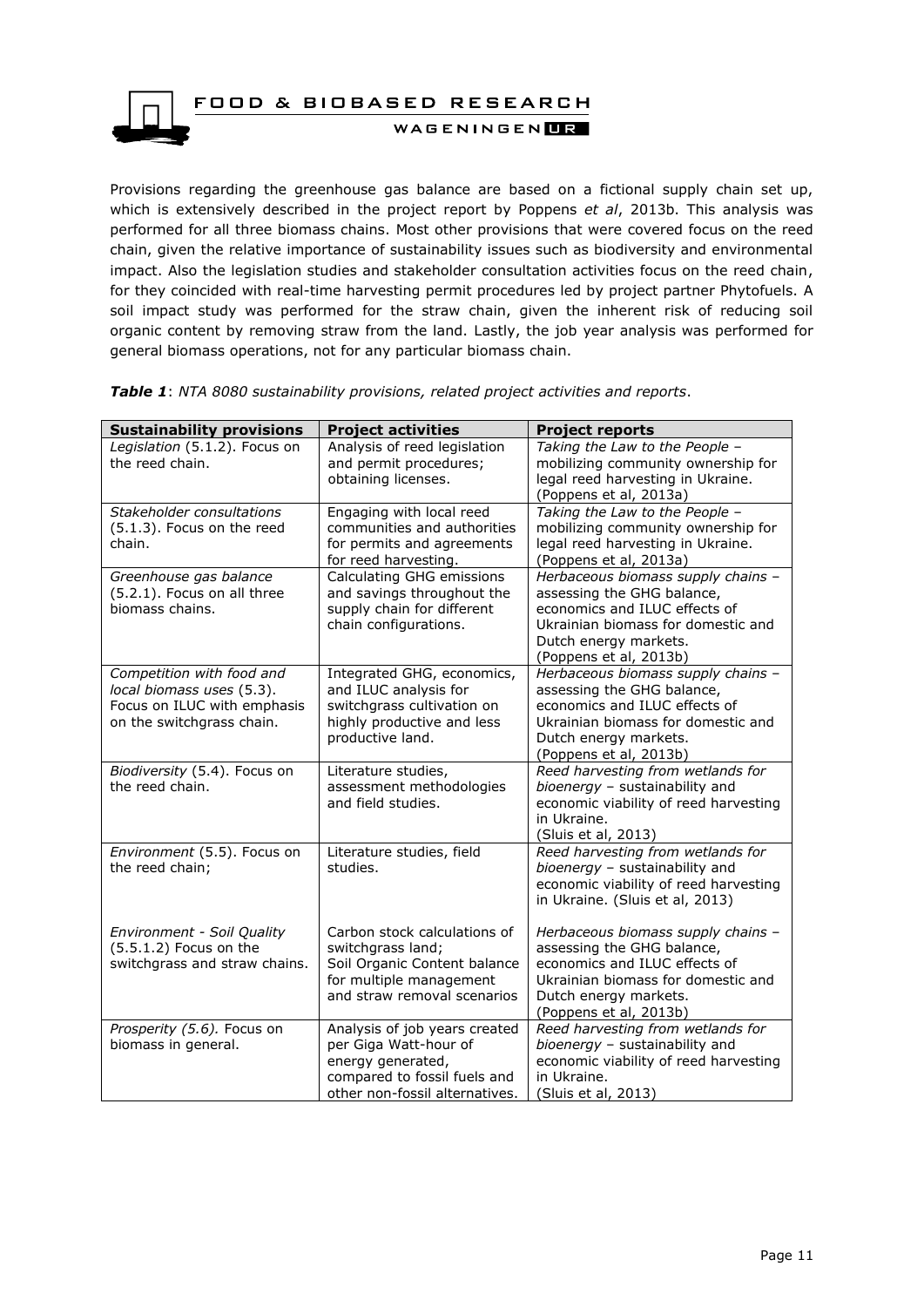WAGENINGEN**DR** 

### <span id="page-11-0"></span>**2 Discussing Project NTA 8080 compliance**

The project reports listed in *Table 1* above each cover one or multiple NTA 8080 sustainability aspects for one or multiple biomass chains covered by the project. In this chapter, the (future) project operations are analysed for conformity with these requirements. This analysis is based on information from other project reports (see References) with added information on (non-) conformity and recommendations for compliance improvements. The aim is not to give a final judgement, but to try and identify where activities have been in line with NTA 8080 requirement, where non-compliance might occur and where additional work needs to be done.

#### <span id="page-11-1"></span>**2.1 Legislation**

#### <span id="page-11-2"></span>*2.1.1 Report summary*

According to NTA 8080 paragraph 5.1.2, "the organisation shall enforce all applicable laws and regulations of the country of establishment, as well as international agreements and treaties which the country of establishment has signed and shall comply with the principles and criteria of this NTA." Furthermore, specific requirements concerning following laws and regulations have been laid down in chapters 5.4 (Biodiversity), 5.5 (Environment), 5.7.1 (Working conditions), 5.7.2 (Human rights) and 5.7.3 (Property rights).

As documented in Poppens *et al* (2013a), Phytofuels has gone to great length to identify Ukrainian laws and legislations regarding the right to produce biomass. They were not discouraged by lack of knowledge of government officials on several levels and their pursuing of the right way to go about it should be applauded. Setting up new protocols and developing interpretations in cooperation with the government, helping out other market participants and participating in working groups for further development of legislation, is exactly what sustainability standards like NTA 8080 are about. Also not giving in to an existing situation, where legislation may be present, but its interpretation and upholding is rather hampered by a long-standing culture of bribery and powerbalancing, is impressive. It would for many people be all too easy just to go with the flow, claiming that they can't change society. Phytofuels is proving that they can. Also the effort by Phytofuels to acquire reliable maps and other proof of existing borders was correct. During an audit, the auditor will probably want to check on the ground if the maps are correct and accurate.

However, some critical observations and recommendations for improvement can be made, regarding their selective approach to legislation and NTA 8080 provisions. This is discussed in the following two sections.

#### <span id="page-11-3"></span>*2.1.2 Selective choice of legislation*

It is clear and obvious that Phytofuels' principle interest was to understand the laws and legislations that concern obtaining permits. It has not become clear to what extend Phytofuels also identified and investigated other laws and regulations. For certification to become possible,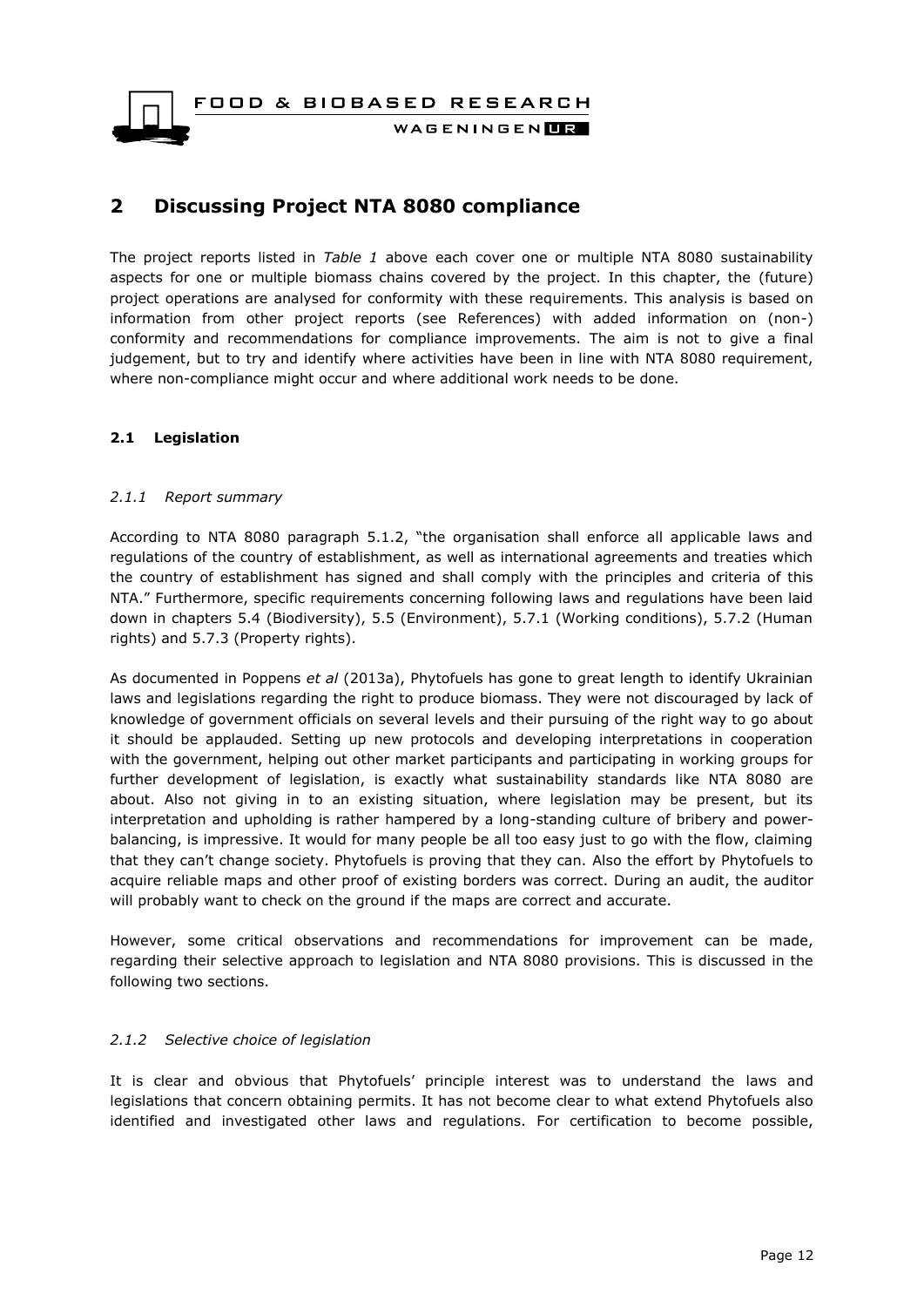

Phytofuel has to comply with all these other laws, such as those dealing with labour, health and safety, discrimination, water and air quality and other provisions.

#### <span id="page-12-0"></span>*2.1.3 Sacrificing one provision for another*

Another recommendation to Phytofuels is to make sure not to sacrifice one NTA 8080 requirement for another. It was for instance stated in section 1.3 (Poppens et al, 2013a) that it may be interesting to include in the harvesting scheme reedland on the other side of the river bank, opposite of a protected area. Though production may be allowed in the vicinity of a protected area if local law allows for that (this clause is included in the NTA 8080), Phytofuels should also make sure not to infringe upon biodiversity provision 5.4.3. Here it is stated: "it is demonstrated that by biomass production the 'high conservation values' of an area is not affected". That provision also relates to neighbouring areas. It does not become clear whether or not Phytofuels has considered this and taken appropriate actions.

#### <span id="page-12-1"></span>**2.2 Stakeholder consultation**

#### <span id="page-12-2"></span>*2.2.1 Report summary*

Phytofuels' stakeholder consultation process is strongly linked with the permit procedure and legislative studies. Both are described in detail in Poppens *et al*, 2013a.

NTA 8080 states in paragraph 5.1.3.1 regarding consultation by biomass producers the following: "The organisation shall consult parties which in one way or another are interested in the region in which the production unit is being established or already established. Usually these parties concerned have a clear vote in the way the organisation can and may practice the exploitation of the production unit. According to the Interpretation document (NEN, 2010), the scope of the primary biomass producer concerns the area (and stakeholders in that area) where changes will take place as a result of activities in that area. These changes can be tangible due to changes in land use and construction of infrastructure and buildings, and not tangible as a result of changes in relations between the local residents and the primary biomass producer.

As with the efforts concerning legislation, Phytofuels has put much effort into stakeholder consultation. And again, they should be commended for not falling victim to bribery and opportunism. Getting it right must be quite a challenge if you have to circumnavigate power balances within a village community, but also between village officials, regional officials and government people. It seems Phytofuel has made a pretty good job of that. Looking at the specific requirements for stakeholder consultation, Phytofuels has paid attention to all segments and assumed responsibility where legislation and cultural structures obstructed the preferred way forward. Also the means of communication that Phytofuels chose seem to be effective. Efforts were made to make communication available and understandable to those people addressed.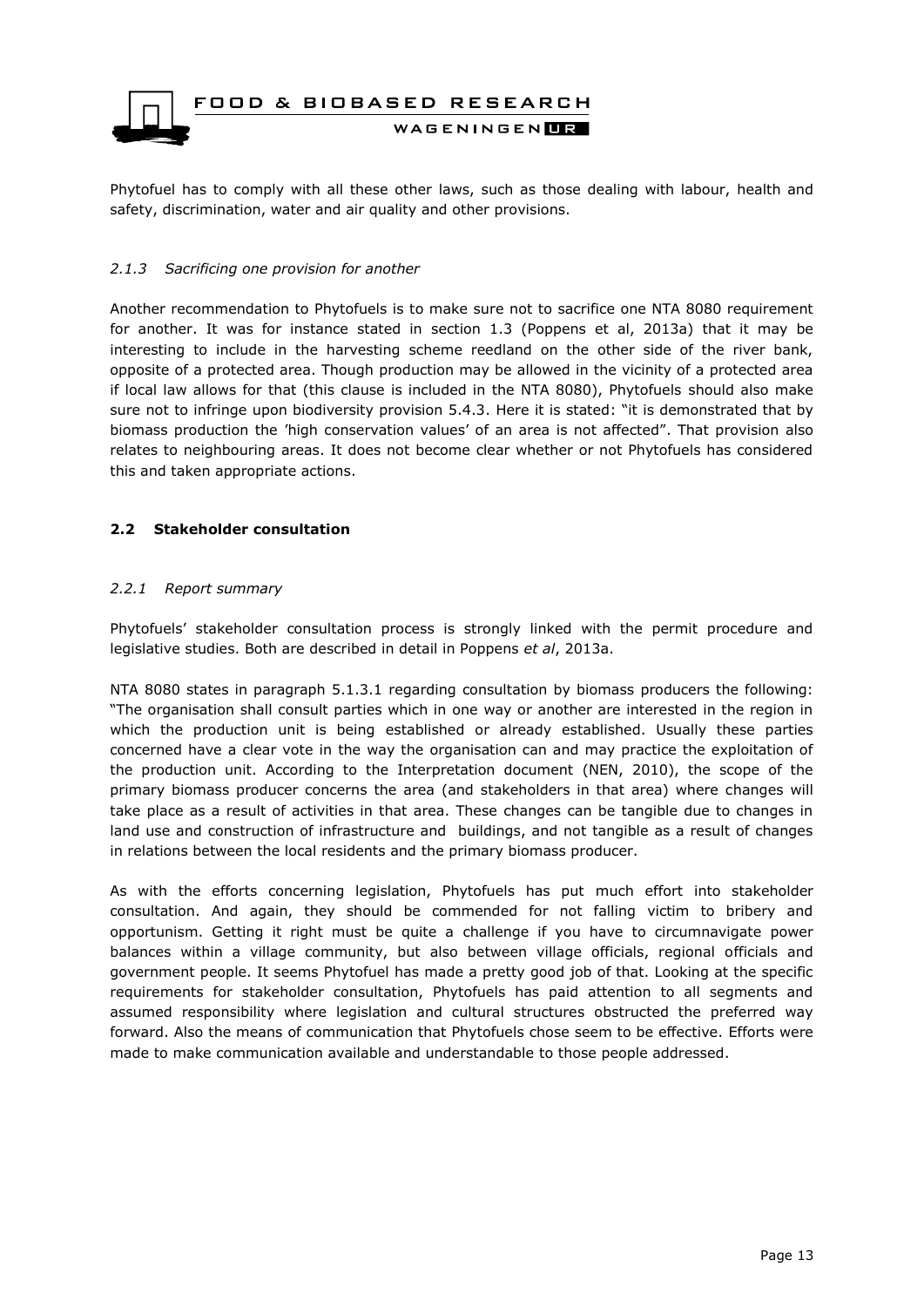

However, some critical observations and recommendations for improvement can be made, regarding their approach to stakeholder consultations. This concerns their selection of stakeholders, gifts to communities and documentation of stakeholder complaints.

#### <span id="page-13-0"></span>*2.2.2 Choice of stakeholders*

It would be recommendable for Phytofuels to lay down in writing the exact criteria applied to determine the plots of land considered for further development. It is also highly recommended that Phytofuels made a register of all applicable stakeholders per area. Within the context of Ukrainian society, choices that Phytofuel made, about which deputy to approach and which not, as in which level of government would be most effective to deal with, seem to be defendable, at least for now. But there is for instance no indication that other stakeholders than those directly locally involved where identified and approached. It seems that NGOs like WWF or Greenpeace might have some interest in what is going on. This would be an issue addressed during a NTA 8080 audit.

There is also a slight concern about the people that where included in the stakeholder consultation. In principle, the stakeholder consultation should give voice to all people, either in favour of or opposed to the project. As said, within the current playing field the choices Phytofuels made seem to be defendable. But several people were left out deliberately, in order not to hamper progress of the project. This may be understandable, but Phytofuels has to be careful not to exclude people or groups of people just because it suits them best. This issue too would be addressed during an NTA 8080 audit.



*Phytofuels engaging with village people*

#### <span id="page-13-1"></span>*2.2.3 Non-conformity risk regarding community gifts*

Another issue that incorporates the danger of becoming borderline or even a non-conformity is the use of investments and gifts, such as the street lighting in some villages and Christmas gifts to children in the area. Where the street lights can be classified as development of the local community, still both have a slight scent of bribery about them. At present they would not be classified as bribery, but again, Phytofuels has to be very careful not to cross the line here. People need to have the ability to give their free and honest opinion about the project. All Phytofuels' endeavours should be aimed at ensuring that.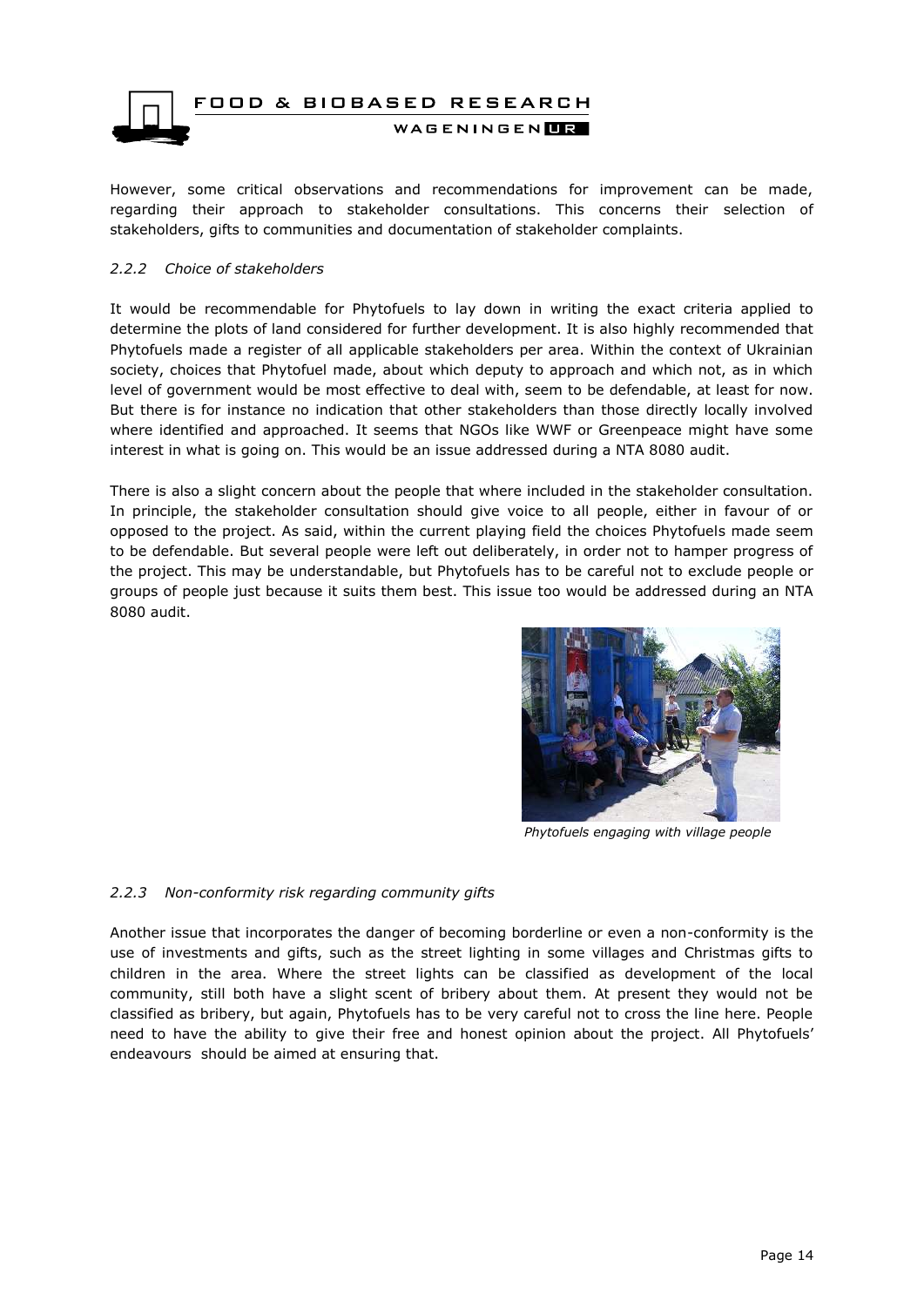FOOD & BIOBASED RESEARCH WAGENINGENLR

#### <span id="page-14-0"></span>*2.2.4 Registration of stakeholders and complaints*

Phytofuels would be advised to register all stakeholders they have contacted. During an audit this will be required. They also have to make sure they have a register of all (formal) complaints that were made against the project. Such a register may contain a lot of entries coming from political objections against the project rather than substantial objections. Phytofuels may classify such entries as political and therefore not for them to solve, but they must identify these complaints. If not for anything else, then at least to make sure that all complaints are registered and substantial complaints are not simply and unjustly discarded as political. Absence of a register would lead to a non-conformity in an NTA 8080 audit. It has not become clear whether such a register exists.

#### <span id="page-14-1"></span>**2.3 Greenhouse gas balance**

#### <span id="page-14-2"></span>*2.3.1 Report summary*

The greenhouse gas balance is an important pillar of biomass chain sustainability assessment, with measurable indicators and clear boundaries for NTA 8080 compliance. In line with NTA 8080, biomass operations should result in GHG savings of at least 70% when compared to current use of fossil fuels. As explained in Poppens *et al* (2013b), all three biomass chains are compliant with this requirement. For a better grounding of this result, hereafter some additional issues are addressed, regarding the used methodology, harvesting on peat land, biomass drying and reed burning.

#### <span id="page-14-3"></span>*2.3.2 Choice of methodology*

For the methodology of the GHG calculations, no use could be made of existing tools such as developed in the Biograce project or by Senternovem. Both tools do not include reed, switchgrass or straw as feedstocks. And both tools are not sufficiently transparent to have full control over all variables that should be used in a calculation from scratch. It was therefore decided by the project to produce its own calculations. These calculations are fully based on the methodology as explained in Annex V "Rules for calculating the greenhouse gas impact of biofuels, bioliquids and their fossil fuel comparators" of the Renewable Energy Directive. That methodology did well serve the purpose of the project and resulted in correct figures for all three supply chains. Attempts were made to verify these calculations against the calculation tool used by the Green Gold Label certification scheme for solid biomass for energy application. This fell through, however, as both calculations used different units (e.g. amounts per ha vs. amounts per hour) and it was not entirely clear whether the information provided was sufficient for the Green Gold Label tool, leaving too much uncertainty about the outcomes. It should be noted, however, that also in the Green Gold Label tool the 70% threshold defined by NTA 8080 (Table 3) was never breached.

#### <span id="page-14-4"></span>*2.3.3 Harvesting on peat lands*

Reed lands in the project area can be found on both mineral soils and peatland. One of the main reasons to prohibit the use of peatlands both in the 2009/28/EC Renewable Energy Directive (Article 17.5) and the NTA 8080 (Article 5.2.2) is that exploitation of these areas will result in large  $CO<sub>2</sub>$  emissions. This is especially the case when draining of the area takes place. These emissions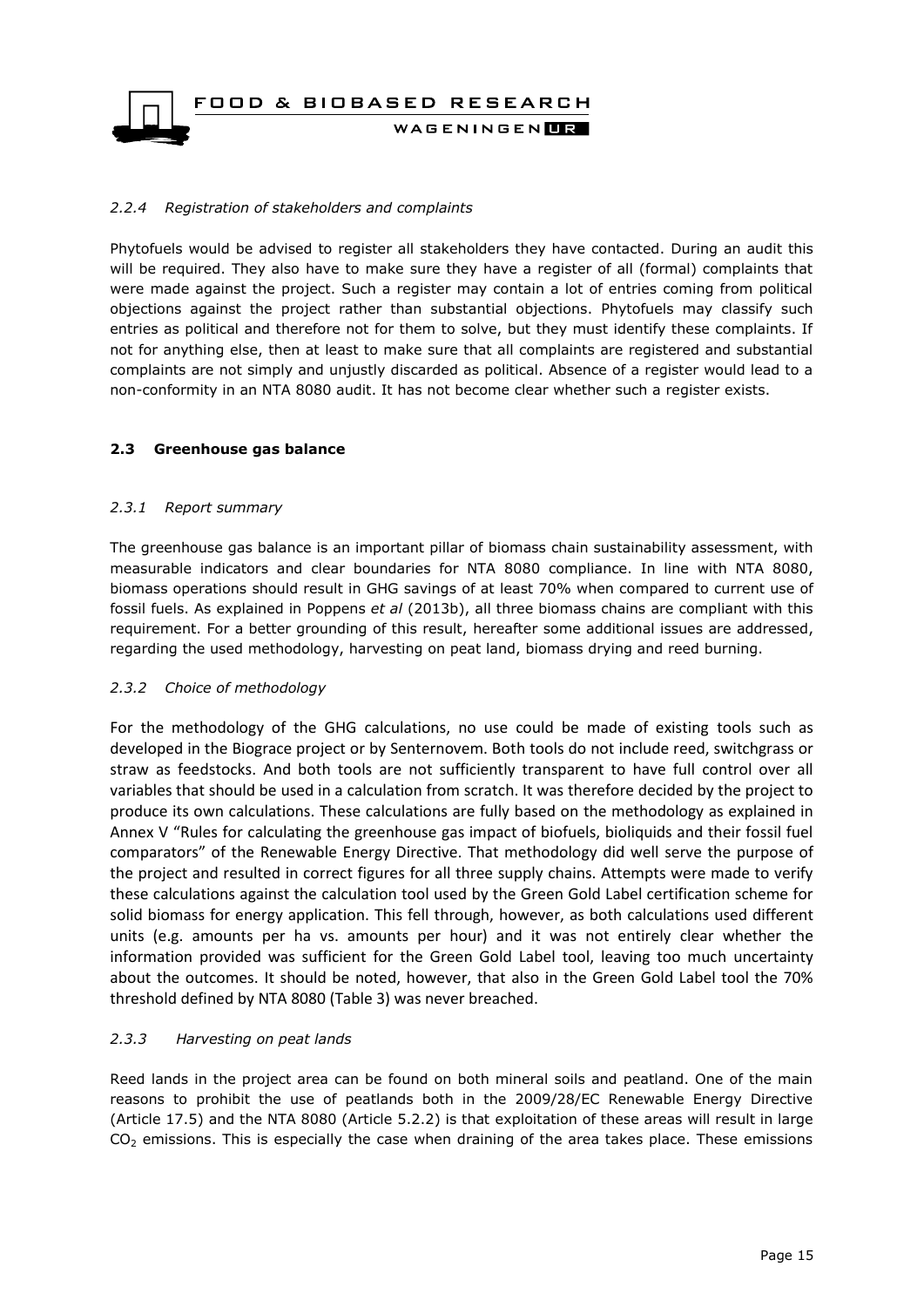

will amount to such levels, that it becomes impossible to regain these losses by means of the new management. The RED provides the exception where "evidence is provided that the cultivation and harvesting of that raw material does not involve drainage of previously undrained soil". NTA 8080 does not state this explicitly, but since it should take the RED into account in full, it is fair to assume that this exception is acceptable to NTA 8080 as well. This means that exploitation of peatlands should be acceptable as long as management and operation procedures are such as to avoid drainage and excessive emissions of soil  $CO<sub>2</sub>$ .

This project intends to comply with this requirement, since proposed harvesting methods will not have negative influence on water levels. Also, harvesting will take place in winter, when the ground is solid or ice is thick and no soil disturbance nor  $CO<sub>2</sub>$  release is expected to occur. Though water level regulations may be considered in the future, in order to control reed yields or quality, drainage of the reed land should be avoided at all times.

#### <span id="page-15-0"></span>*2.3.4 Biomass drying not included in the GHG calculations*

In the executed calculations, biomass use for drying purposes was not incorporated. It is of importance to realize that, in case fossil fuels are used for heating, drying will have a huge impact on the outcome of the calculation. In the project there was a 9% moisture content difference between harvested material and the preferred moisture content at pelletizing. Per ton of biomass, an additional 10 kWh of energy would be required to make up for one percent of moisture. To reduce moisture by 9%, this would mean an extra energy input of 90 kWh, resulting in 66% of emission savings which is below the 70% threshold laid down in NTA 8080.

#### <span id="page-15-1"></span>*2.3.5 Avoidance of reed burning*

It is assumed in the calculations that harvesting reed will replace current reed burning practices. As a result a (small) surplus GHG efficiency is achieved. Question remains however if this will actually be the case. Do hunters indeed stay away from burning practices if they find that their preferred hunting spot is not to their liking? And where burning is a result of burning of waste in peoples' backyards, will this be avoided in the future? Reed operation managers should address this matter both in contracts with local communities and in their procedures, so their management practices and its impact on the region are not compromised. Nevertheless, it is very unlikely that the 70% emission savings will be jeopardized.

#### <span id="page-15-2"></span>**2.4 Competition with food and local biomass uses**

According to NTA 8080 (provision 5.3), "the production of biomass for energy shall not endanger the food supply and local biomass applications (energy supply, medicines, building materials)". The project has focused on indirect land use changes (ILUC). As elaborated in the report by Poppens *et al* (2013b), ILUC is mainly a macro-economic topic and very hard to translate into requirements that can be effectively verified on a micro-economic scale. A lot of work is currently put into the development of such requirements, but until verifiable requirements are accepted, NTA 8080 will have to restrict itself to current provisions. These current requirements only relate to providing data on this topic if requested by governments and regulatory bodies.

Several approaches were taken by the project to tackle the ILUC problem. One way is by using agricultural by-products such as straw, in which case there are no additional land claims. However, as pointed out in Poppens *et al.* 2013b, there are important obstacles when using straw. Its current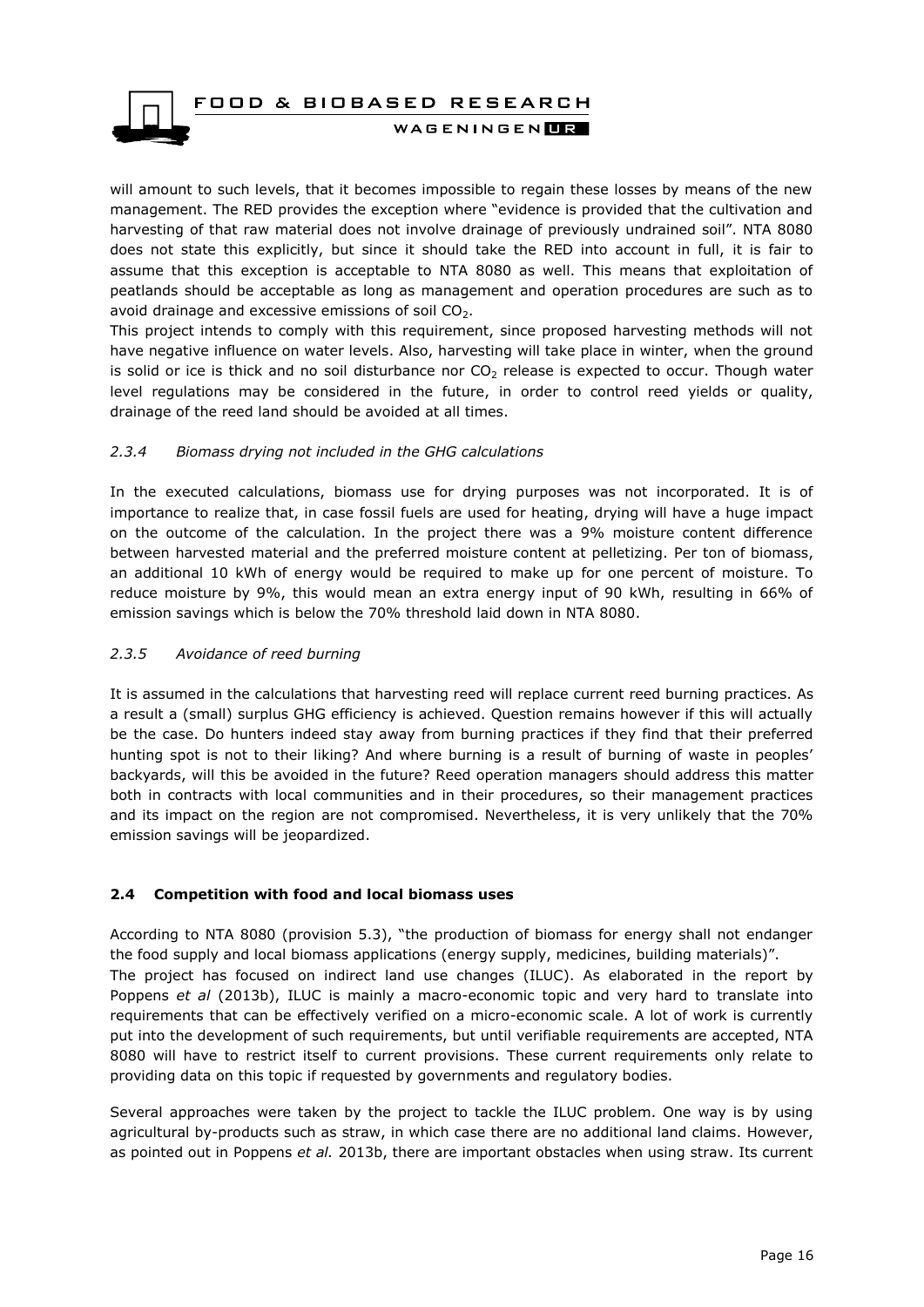

uses in the project region and importance for maintaining soil fertility mean that extra harvest for biomass purposes could also increase ILUC risks.

Of all three biomass feedstocks, reed is considered to have the best ILUC profile. It grows naturally in wetland areas that are not used for agricultural production. Here too, no extra agricultural land needs to be taken into production and thus ILUC effects may be considered limited. Moreover, there are no large-scaled uses of reed at present and potential future uses for thatching would only apply for a minor part of available reed lands due to quality limitations.

The biggest ILUC challenge of this project is switchgrass cultivation. Future growers of switchgrass and similar energy crops may seek good agricultural soils for its production, hence the imminent danger of causing ILUC effects. Here, a novel approach was taken by the project. Switchgrass cultivation experiments were carried out on two types of land, on fertile and less fertile soil. The comparison in yield sheds light on the extra cost per ton of biomass required to minimize ILUC, if cultivation takes place on less fertile soils. Two types of costs are taken into account here – the economic costs related to lower yields and/or higher input needs and the extra greenhouse gas emissions per ton of produced biomass. The conclusion is that ILUC can be minimized by growing switchgrass when cultivated on less productive or abandoned land, but this comes at an expense, in the form of higher cultivation costs and a less favourable  $-$  though potentially still positive  $-$ GHG balance (section 2.3).

#### <span id="page-16-0"></span>**2.5 Biodiversity**

The NTA 8080 states the following regarding biodiversity: "biomass production does not affect protected or vulnerable biodiversity and will, where possible, strengthen biodiversity". This includes multiple aspects of biodiversity that were translated into several criteria. For more information we refer to Sluis *et al.* 2013.

Three key issues were identified (Hennenberg et al. 2010), to be addressed in any biodiversity risk-mitigation strategy:

- Conservation of areas of significant biodiversity value;
- Mitigation of negative effects related to indirect land-use change;
- Promotion of agricultural practices with few negative impacts on biodiversity).

To address these key issues, the project consulted the following sources: published literature on (the impact of) wetland management), expert opinions and agreed guidelines for wetland management – which are usually also based on 'expert opinion'.

These activities have resulted in recommendations for best practices that should guarantee protection and possibly improvement of biodiversity of reed harvesting operations. Details can be found in the project report (Sluis *et al*, 2013).

Section 2.1.3 of the present report mentioned already includes a critical remark about production in the vicinity of protected areas. And the project partners expect to touch upon more such critical issues once biomass operations have really taken off. It is important to realize that biodiversity protection depends on collective action among stakeholders, including in areas adjacent to the production site that are often not under the control of the site manager. It is of utmost importance that local, regional and national government bodies get involved in developing sound and structural legislative frameworks for biomass operators to work in.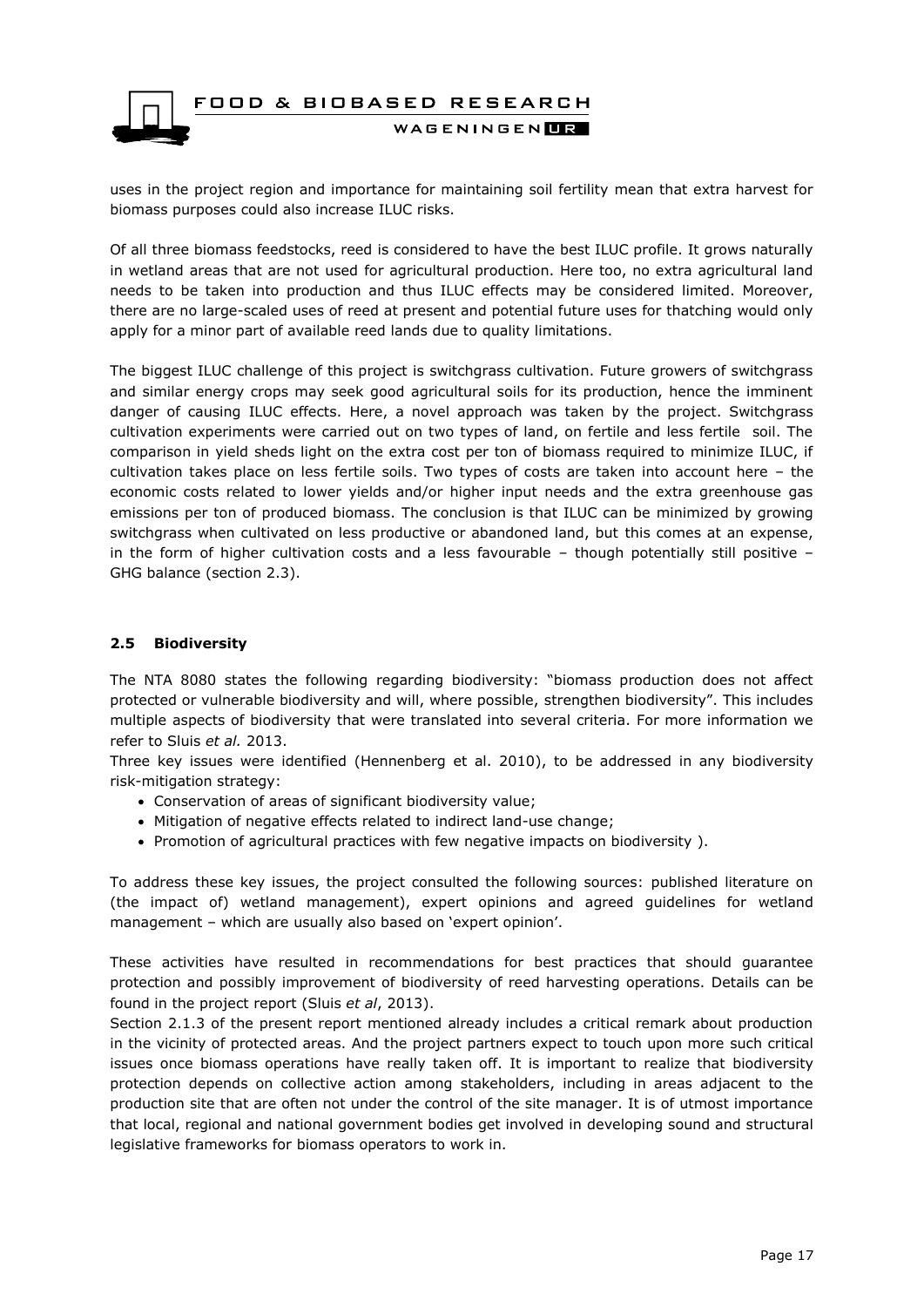

#### <span id="page-17-1"></span><span id="page-17-0"></span>**2.6 Environment**

#### *2.6.1 Soil Organic Content modelling for straw harvesting*

Regarding the provisions about the Environment, emphasis was placed on soil quality issues regarding the straw chain. For straw harvesting, an important aspect to take into account is the preservation and improvement of the soil quality (provision 5.5.1.2). Especially the maintenance of soil organic matter is relevant for the straw chain. Also the nutrient balance should be maintained, but nutrients are often replenished by mineral fertilizer, while the input of soil organic matter is often only from the crop residues, as in Ukraine few animal manure and compost is used for cereals. When straw is removed for bioenergy there is a risk of decline in soil organic matter.

As described in Poppens *et al*. 2013b, model simulations were carried out to predict effects of different straw management options on soil organic carbon stocks. In addition, calculations were performed about the amount of straw that can be safely harvested without depleting soil organic matter.

Results show that under the current conditions, straw harvesting is not feasible without decreasing the soil carbon content in the project region. When these soils are used for agriculture it is very difficult to maintain the SOC level. Therefore, without drastic management changes (e.g. increasing manure, fertilizer, improved seeds), straw harvesting will lead to incompliance with provision 5.5.1.2 of NTA 8080 and is thus not recommended.

#### <span id="page-17-2"></span>*2.6.2 Other Environmental aspects concerning reed harvesting*

Other aspects of Environment are covered in Sluis *et al*, 2013. Regarding the removal of nutrients, this is not considered a big risk by the project. Nutrients removal is not very high in reed lands compared to agricultural lands and on flooded soils one can expect that these amounts are compensated by sedimentation. On the other hand, reed harvested annually on non-flooded soils may carry a risk of nutrient depletion. But in that case the reed system should be considered as agricultural system, with related fertilization requirements to prevent reed yield decline.

Also the risk of declining soil organic matter is limited in reed fields, as reed is a perennial plant of which at least the roots and stubbles remain in the soil. Late harvesting in winter is in this case beneficial for soil organic matter, as the leaf biomass will remain on the field. Natural reed systems often have a high build-up of soil organic matter, which in case of high (ground) water levels results in the formation of peat soils. This process can be disturbed by the harvesting of reed, but we do not expect this to result in a negative soil carbon balance because of the perennial rooting system. However, there is no data to support this statement, as this would require long term soil sampling or modelling of the carbon flows. A variety of soil organic carbon models exists, but these are mainly aimed at agricultural systems and have, as far as we know, not been parameterised or applied for reed.

Many of the reed land in Ukraine are found in wetlands (see Chapter 3). Most of these wetlands are also peatlands with Histosols (organic soils). These peat soils have a very low bulk density and therefore a low carrying capacity. This is of importance for the reed harvesting. With heavy machinery there is a high risk of destroying peat soils, with subsequent high levels of  $CO<sub>2</sub>$  and N<sub>2</sub>O emissions. Therefore machines should have low pressure tyres to reduce the impact on the soil or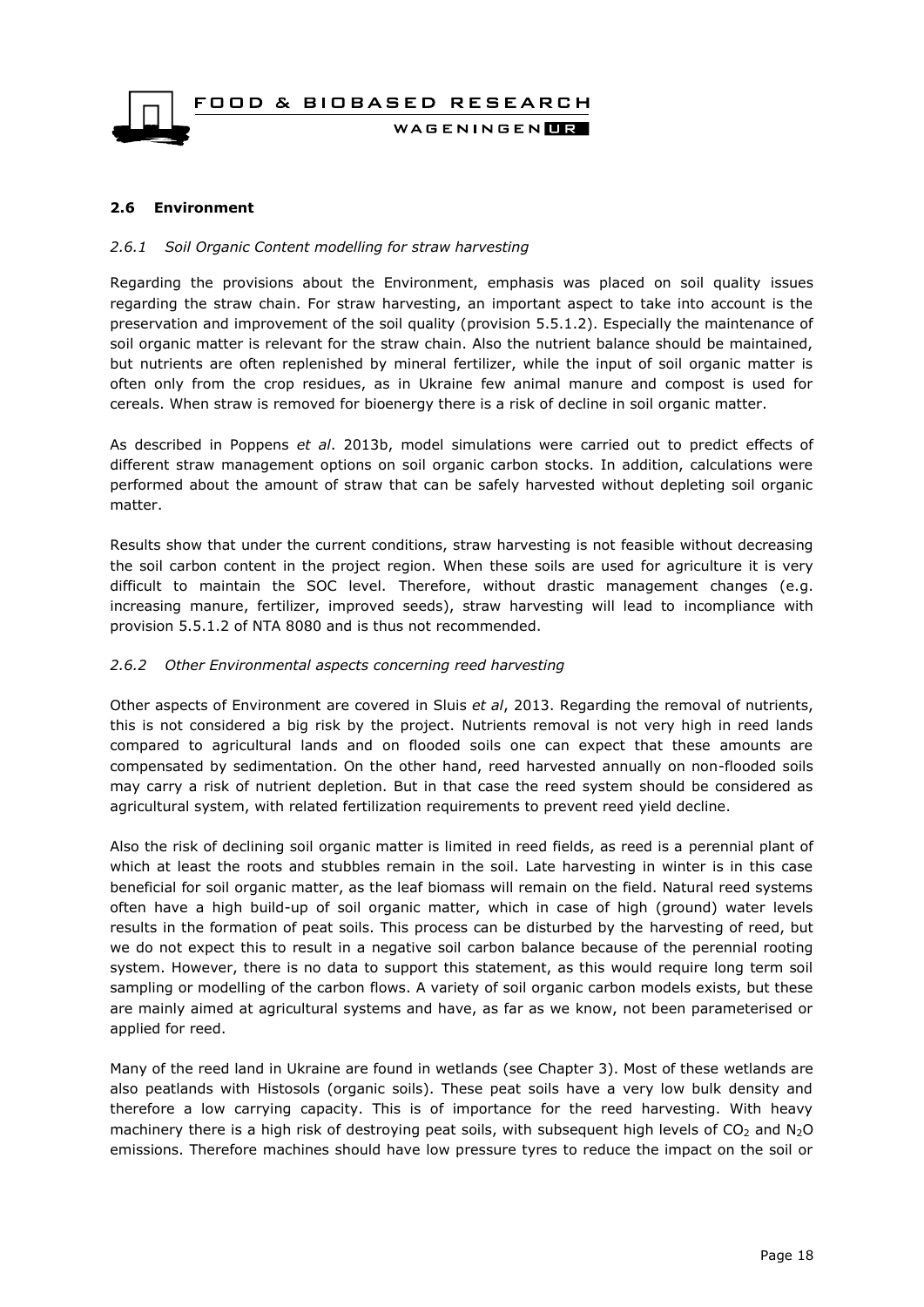

harvesting should occur during periods when the soil is frozen and stable enough to support heavy machinery.

Regarding impact on ground and surface water (provision 5.5.2), reed harvesting should have no negative effects. Reed is grown naturally without use of fertilizers nor pesticides or other agrochemicals, with the risk of leaching to ground and surface water. Furthermore irrigation and water extraction is not occurring in these reed systems. The only risk may be some pollution during the harvesting, e.g. oil leakage. With reliable machinery this risk should be minimized.

The risk on air pollution (5.5.3) is also low in the reed chain, as no use is made of any chemicals. The main risk is the emission of particulate matter during the pelletizing. Although this process produces quite some dust, most of this probably consists of larger particles and not the harmful fine particles (e.g. PM2.5). A recommendation is the use of dust caps by the workers and to prevent dust emissions outside the pelletizer unit. A big help in reducing air pollution is offered by the project, in providing an alternative to current reed burning practices. Obviously this has also positive effects on the GHG balance (section 2.3 of present report).

#### <span id="page-18-0"></span>**2.7 Prosperity**

Just like the provisions for social well-being, the sustainability requirements grouped under *Prosperity* were not included in the project due to lack of data from current biomass operations. An exception was made for the generation of employment of biomass production and its comparison with fossil-based energy types and other non-fossil alternatives. This analysis is documented in Chapter 11 of Sluis *et al*, 2013.

World Bank figures show that biomass operations may generate around 60 full time jobs (fte's) for each Peta Joule  $(10^{15}$  Joule) of generated energy. This is roughly the double amount when compared with coal and natural gas. Job creation for several other non-fossil alternatives is even better however, such as for geothermal energy and landfill gas (69 and 199 respectively). Other World Bank data show the number of jobs generated for different energy technologies, per million US dollars of spending. In a comparison between different available energy technologies, biomass seemed to generate most jobs per million US dollar of spending, i.e. 17.4, even more than wind (13.3) and solar energy (13.7). It is pointed out however, that real figures are much dependent on the used technologies and other variables in actual cases.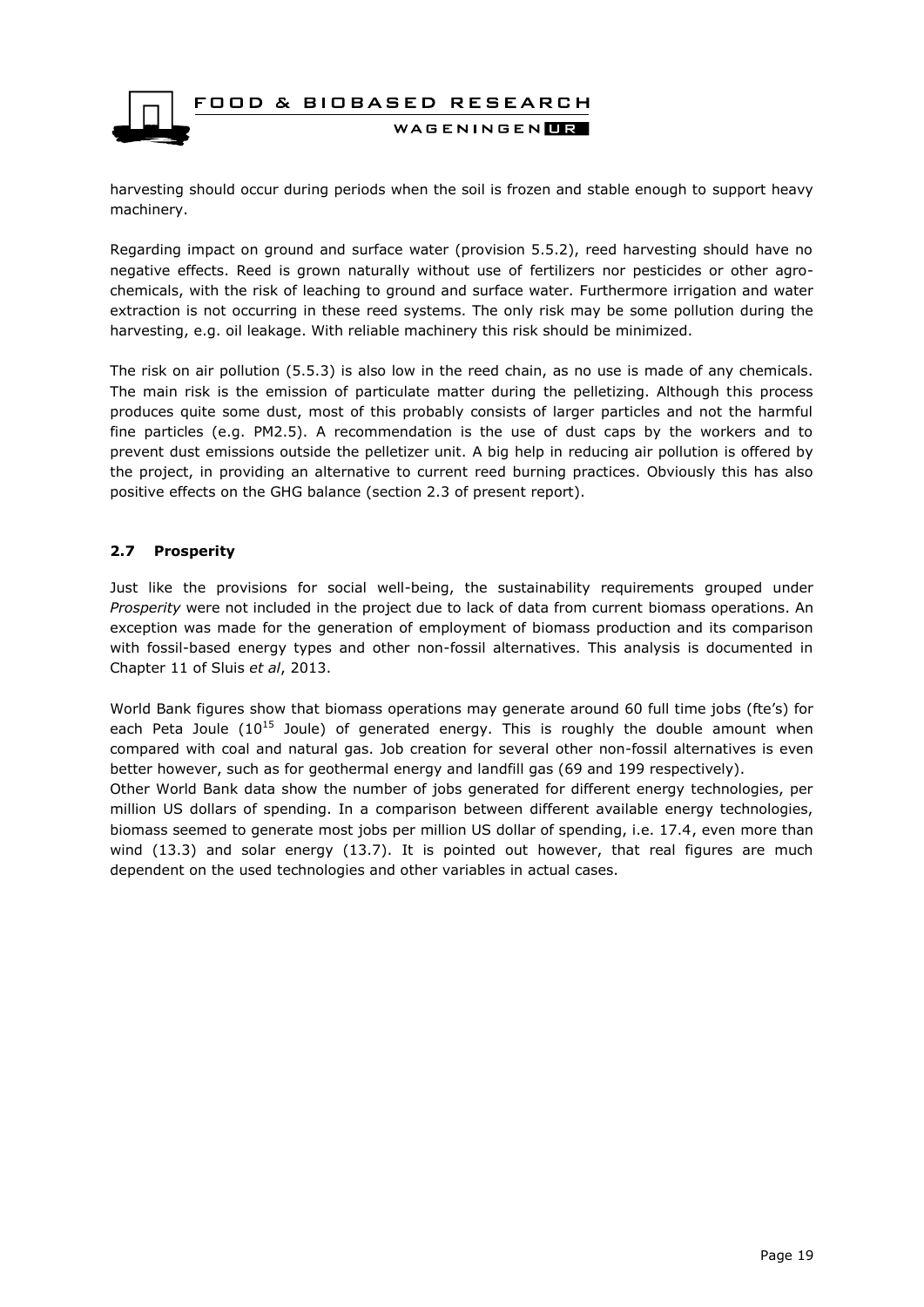WAGENINGEN**LE** 

### <span id="page-19-0"></span>**3 Experiences with NTA 8080 in Ukraine**

#### <span id="page-19-1"></span>**3.1 Introduction**

After discussing project compliance with NTA 8080 in chapter 2, in this chapter the NTA 8080 itself is assessed for effectiveness as sustainability tool applied in Ukraine. Also, the future for this standard and overall future for biomass sustainability in Ukraine is discussed. In subsequent sections hereafter, encountered obstacles for effective standard implementation are covered followed by a discussion on the future for sustainable biomass and recommendations for improved sustainability.

#### <span id="page-19-2"></span>**3.2 Encountered obstacles for NTA 8080 implementation**

#### <span id="page-19-3"></span>*3.2.1 Legislation and enforcement*

The NTA 8080 standard was developed in the Netherlands and perhaps not surprisingly, compliance is relatively easy to achieve for organizations who have successfully applied for licenses and permits under Dutch Law. This is due to the stringent environmental permit that organizations must apply for in the Netherlands, covering almost all NTA 8080 provisions and more.

The context of Ukraine is however very different. Studies revealed that reed as biomass resource is poorly covered in national legislation and clear procedures for harvesting licenses were absent. Legislation and (use) rights of reed are partially based on custom law, making it difficult to obtain a clear view and an unambiguous description of rights. Project partner Phytofuels Investments had to develop its own methodology to acquire harvesting permits, engaging with multiple authorities and local communities – the legal owners of reed resources. With success, as by September 2012 they had succeeded in obtaining harvesting licences for over 9000 hectares of reed. This process of acquiring harvesting permits as experienced by Phytofuels is described in detail in Poppens *et al*, 2013a.

With legislation as ambiguous as it is, it comes as no surprise that governments and law enforcers are often unaware of relevant legislation and permit procedures. And even if they are, it is custom in Ukraine to organize permits with responsible authorities through bribes.



*Reed land in Ukraine: unclear juridical status*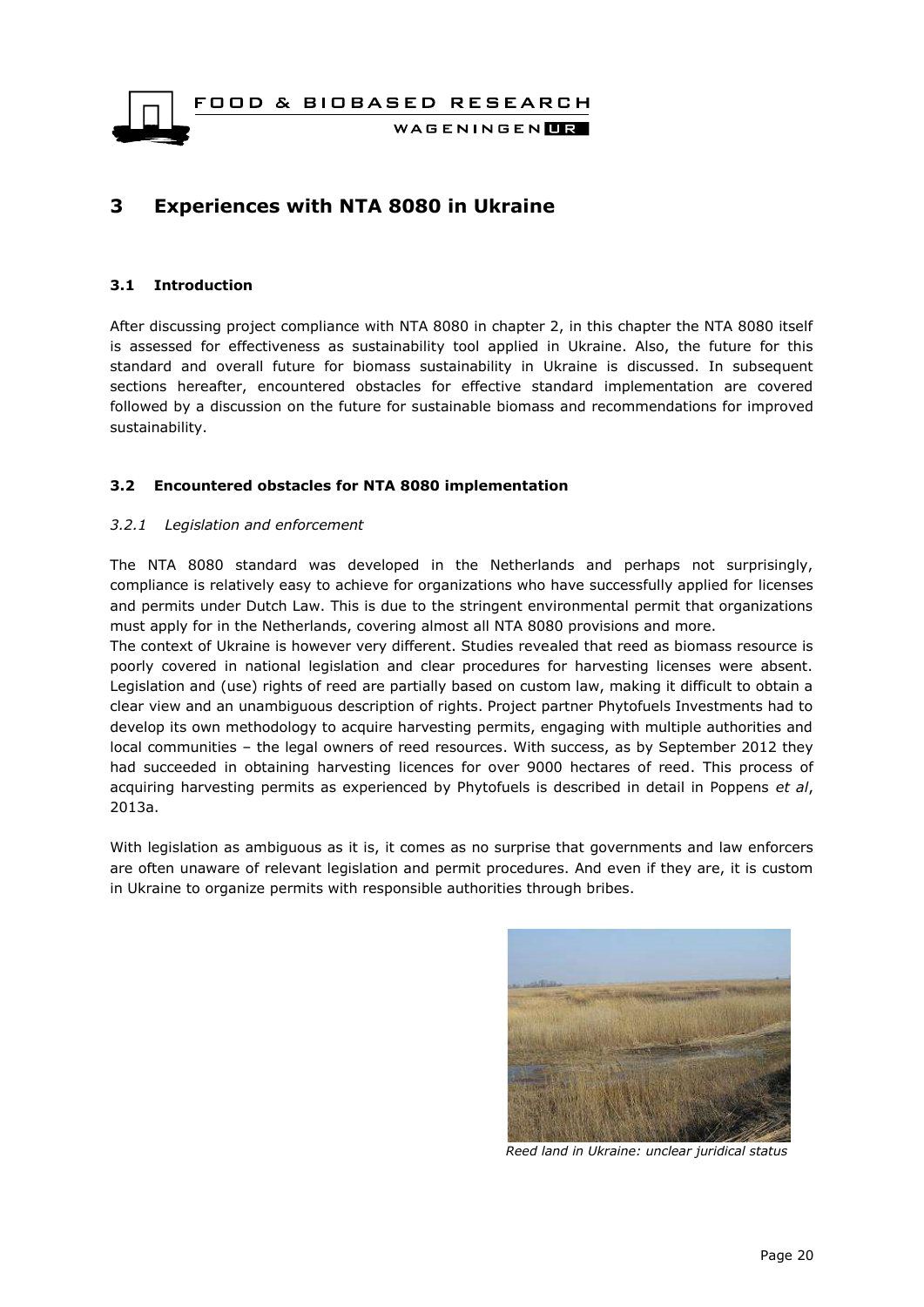

This situation obliged Phytofuels to bypass certain stakeholders on different levels of governance, bringing them into conflict with NTA 8080. Because, although bribing is unacceptable, it is also not allowed to exclude important stakeholders. It is clear that interpretation by NTA 8080 is needed.

Another, related, issue is the use of certain concepts in NTA 8080 that do not match Ukrainian reality. One example is the concept of smallholders, who are exempted from most of the standard provisions (except GHG balance and soil impact). Smallholders do not exist in Ukraine. Farms that are considered small in Ukraine, may still own a hundred hectares or more. Here too, more specific interpretation of the NTA 8080 is required.

#### <span id="page-20-0"></span>*3.2.2 Unreliable and insufficient data available for verification*

It is difficult to get reliable data in Ukraine, that would be required for verification of NTA 8080 compliance. Good topographical maps are usually not available and even protected areas do not have registered GPS coordinates. Only in one village, a self-made improvised map was available with rough outlines of land use types on a scale of 1:500. However, this map was from 1960 (!) and much land use changes had occurred in the meantime. The total reed area was about 1200 hectares based on that map, whereas 650 hectares was officially registered as protected area (*Zapovednic)*. There was no indication of the border between the protected and unprotected reed land. An additional verification problem emerged when considering that from 1960 on, the total reed area had increased to approximately 1500 hectares. Yet, the additional 300 hectares could not be verified due to lack of official documentation and maps.

Also no clear Cadastre documents were encountered, village boundaries were found to be unclear and statistics proved unavailable or unreliable. It seems almost impossible to justify and verify important certification issues such as ownership, land use, land borders and boundaries of protected areas. This would of course be problematic for verification in an official certification audit.

#### <span id="page-20-1"></span>*3.2.3 No market for certified biomass*

The lack of markets for certified biomass is an obstacle different from the standard implementation obstacles mentioned above. At the time of this report, few viable EU markets for Ukrainian biomass were identified. This means also that there are no Ukrainian companies currently willing to have their operations certified in accordance with NTA 8080. We refer to Poppens *et al* (2013b) and Jamblinne *et al* (2013) for more information regarding the market for herbaceous biomass. There is a good market for domestic heating applications, but it is unlikely that strict NTA 8080 requirements will be applied for the domestic market for there are no regulations nor incentives that would benefit certified producers.

For Ukraine in general, sustainability is not very high on the consumers agenda and therefore also not on the companies' and governmental agendas. The country has more pressing issues to tackle. There is some interest in food safety certification, but not much more than that. In general this also means that support from the community in general and pressure from specific local consumers, clients and governments will be minimal.

During the project multiple events for NTA 8080 promotion were organized by project partner Phytofuels Investments and the Institute of Biomass and Sustainable Development (Poppens et al, 2013a). But stimulus from Western European markets is needed to get sustainability certification on track in Ukraine.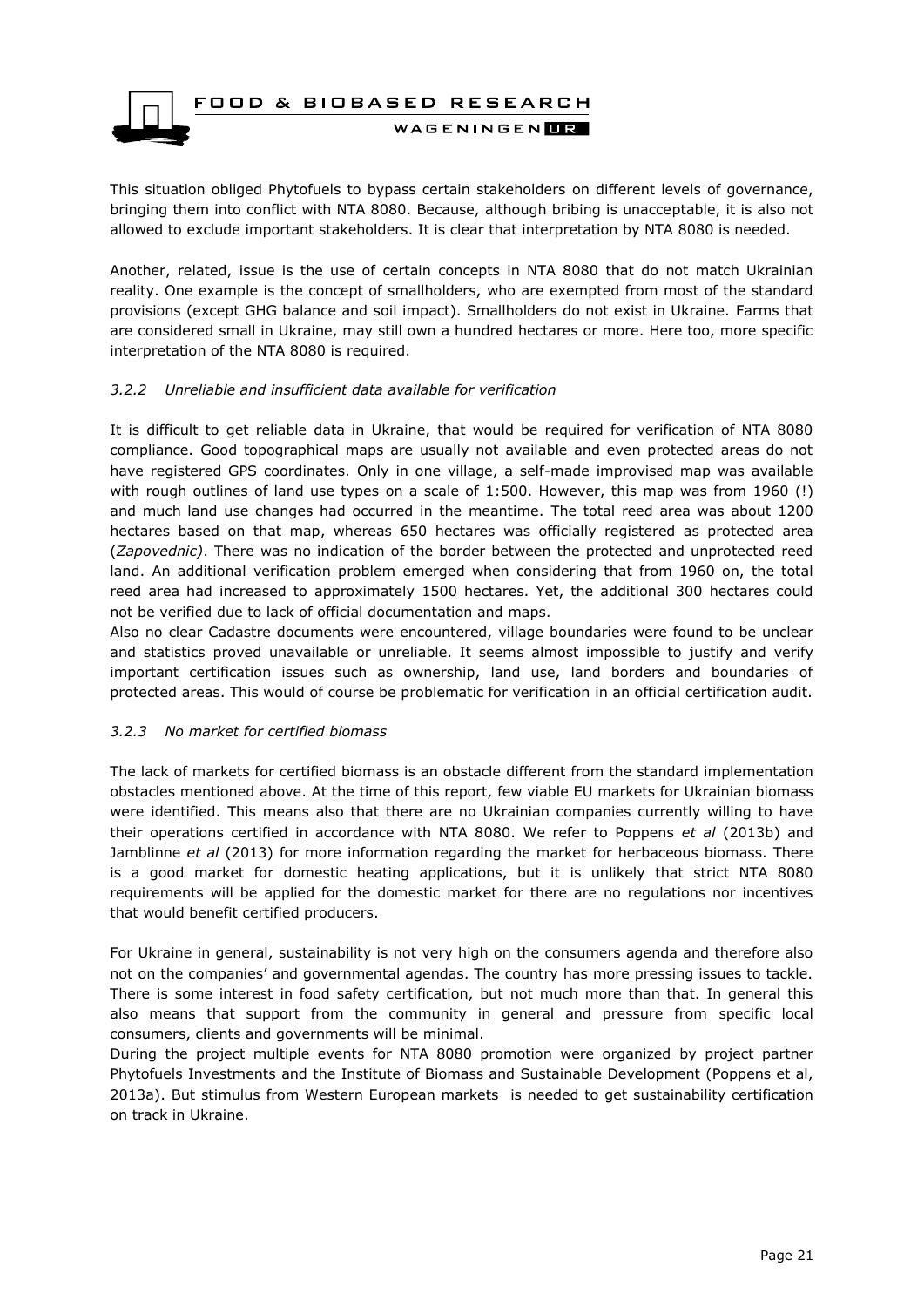FOOD & BIOBASED RESEARCH WAGENINGEN**LE** 

#### <span id="page-21-0"></span>**3.3 Recommendations for improved standard content and implementation**

In previous sections we have summed up a number of obstacles for implementation of the NTA 8080 standard in Ukraine. Lessons should be drawn for national organizations as well as for standard owners, developers and Certification Bodies, to make NTA 8080 (and any other sustainability standard for that matter) more practical for the Ukrainian context.

Active interaction should be promoted, between companies and legislators on all levels. This may help ensure that sustainability criteria are carried out and enforced. This also requires changes and additions to national legislation, especially regarding the use of reed, other natural resources and agricultural by-products. Also reliable information such as maps and cadastre documents should become available, for more transparency and verifiability.

Standard owners (NEN in the case of NTA 8080), standard developers and Certification Bodies should be aware that each country (and in some cases regions) should be assessed on its own merit. And clauses and requirements in standards should be worded such, that interpretation allows for specific circumstances. At the same time, one needs to avoid a situation where participants start screaming blue murder because they feel disadvantaged as a result of differences of interpretation. Using a national (Ukrainian) application of NTA 8080 or even incorporating NTA 8080 in national legislation will tailor requirements to the specific Ukrainian circumstances. Complying with such requirements should therefore be easier. It should also prevent enforcement of requirements that do not really have added value in this specific country. There is however also a disadvantage. It is always a challenge to keep a specific national standard in line with developments of the main standard. This requires specific maintenance of the national standard, or else a decision should be made to make it an independent standard. Another issue would come up if NTA 8080 were taken up in national legislation. Certification cannot be done in accordance with legislation, so incorporating the standard in legislation requires a separate standard to be drawn up, in order to verify compliance.

Another option altogether would be to gather all important stakeholders in Ukraine and have them formulate their own national standard for biomass sustainability. Here it is important to have all relevant stakeholder on board, for maximum acceptance both domestically and internationally and for minimal problems later on.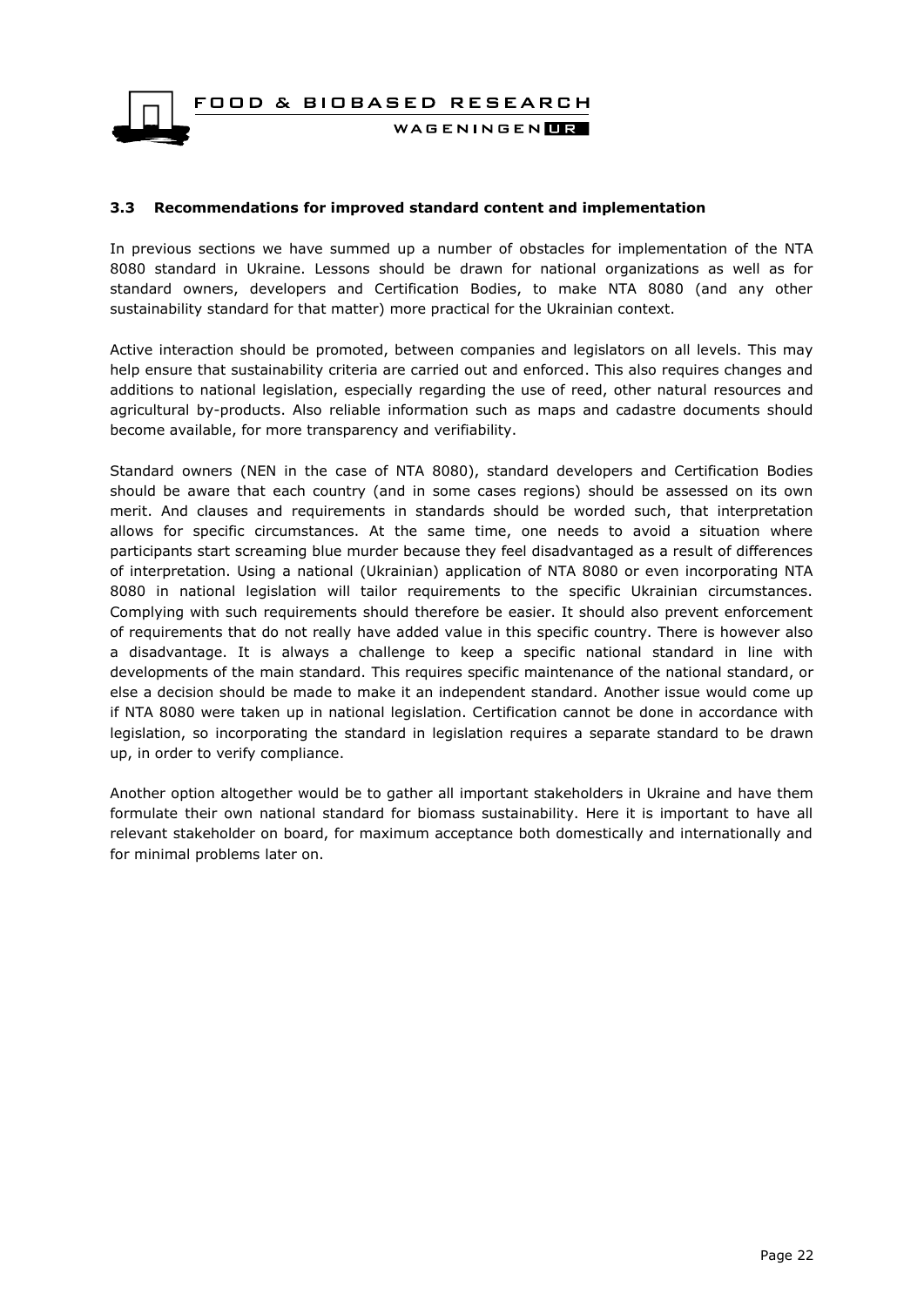WAGENINGEN**LE** 

## <span id="page-22-0"></span>**4 Conclusions and Recommendations**

#### <span id="page-22-1"></span>**4.1 The future of sustainable biomass from Ukraine**

The project results show there may be a future for sustainable biomass in Ukraine. The GHG balance requirements for biomass to energy applications seem within reach. Also biodiversity and environmental integrity can be maintained or even improved if best practices for reed management are implemented. And regarding indirect effects, analyses show a potentially good future for Ukrainian biomass with minimal ILUC risk.

Some non-compliance risks were discussed concerning the project approach to legislation and stakeholder consultations. Phytofuels is, understandably, very much concerned with expanding their business and anything directly concerned with that. But in the process they are in danger of overlooking issues that may seem to be not all that important, but that may end up to become a non-conformity in an NTA 8080 audit. Legislative matters that do not seem to be very relevant at the moment must not be forgotten. And people that are opposed to the project cannot simply be discarded in the stakeholder consultation. And yes, the project is currently at a stage where legislation on labour conditions are not yet of interest. But legislation on water quality for instance, may be. It is important to keep track of all rules and regulations that apply and to make sure these are implemented in time, even if they do not seem to be that beneficial to the business.

In dealing with legal requirements and stakeholders, the main obstacles that biomass producers will face in the Ukraine are threefold: Lack of legislation or its interpretation; a culture of bribery and a culture where power-balances within communities are of importance. In such an environment it is crucial to uphold one's integrity and to avoid the pitfalls of old habits, attitudes and customs. Phytofuels is also making clear that it is one's own choice either to follow longstanding bureaucracy or to try and make a difference and to participate in initiatives to change legislations.

#### <span id="page-22-2"></span>**4.2 Recommendations for improved sustainability of biomass in Ukraine**

These are important lessons learned for Phytofuels Investments and other future biomass companies. But, the responsibilities for sustainability of biomass must be shared with key national stakeholders. Governments and legislators must improve current legislative frameworks for biomass and ensure transparent and honest enforcement. Only when a level playing field is achieved, benefitting those companies who abide by these standards and sanctioning those who don't, will biomass lead to overall sustainability with benefits for people, climate and the environment.

If international standards such as NTA 8080 have any role to play in achieving sustainability of biomass operations in Ukraine, they must bear the spirit of the context in which they are applied. Standard developers as well as Certification Bodies should use terminology and verification methods that make sense in the country of application so that sustainability requirements can be practically enforced.